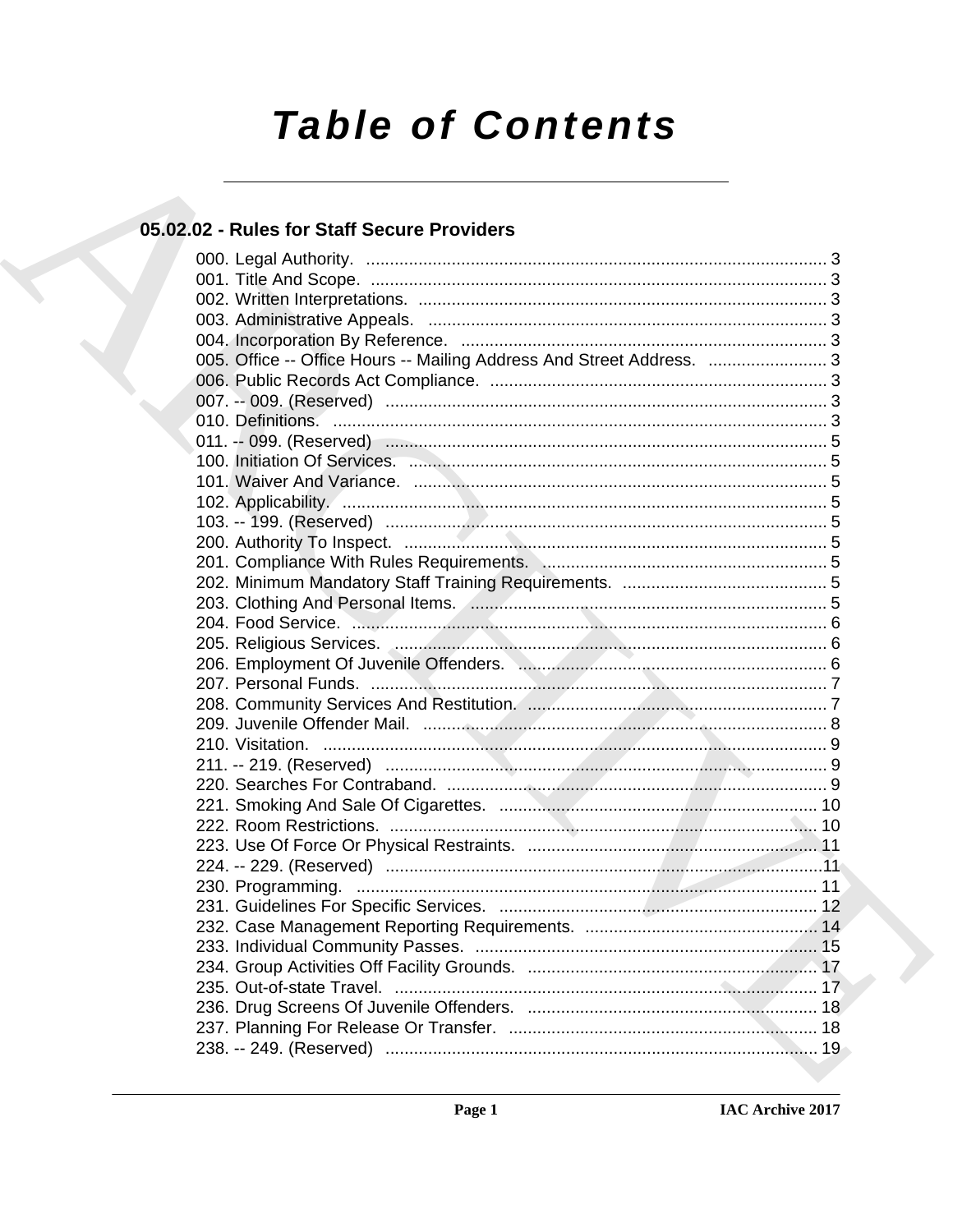# Table of Contents (cont'd)

| 2261. Admission And Annual Health Services And Treatment Records.  22 |    |
|-----------------------------------------------------------------------|----|
|                                                                       |    |
|                                                                       |    |
|                                                                       |    |
|                                                                       |    |
|                                                                       |    |
|                                                                       |    |
|                                                                       | 24 |
|                                                                       |    |
|                                                                       |    |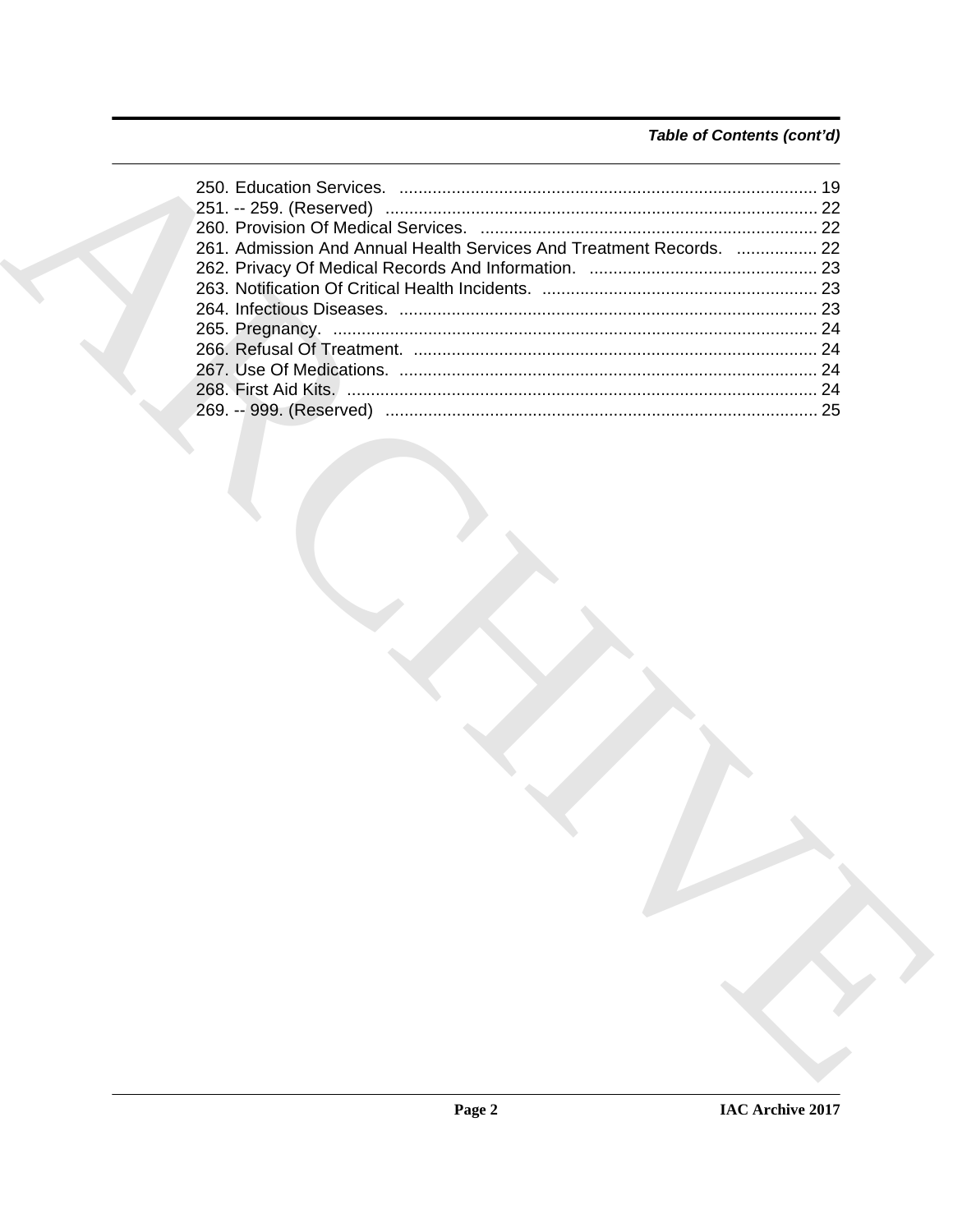### **IDAPA 05 TITLE 02 CHAPTER 02**

### <span id="page-2-16"></span>**05.02.02 - RULES FOR STAFF SECURE PROVIDERS**

### <span id="page-2-14"></span><span id="page-2-1"></span><span id="page-2-0"></span>**000. LEGAL AUTHORITY.**

**01. Section 20-504(10), Idaho Code**. Pursuant to Section 20-504(10), Idaho Code, the department shall establish minimum standards for the operations of all private residential and nonresidential facilities and programs which provide services to juvenile offenders committed to the department. (4-11-15)

<span id="page-2-17"></span>**02. Section 20-504(12), Idaho Code**. Pursuant to Section 20-504(12), Idaho Code, the department shall have authority to adopt such administrative rules pursuant to the procedures provided in Chapter 52, Title 67, Idaho Code, as are deemed necessary or appropriate for the functioning of the department and the implementation and administration of the Juvenile Corrections Act. (4-11-15)

<span id="page-2-15"></span>**03. Interstate Compact on Juveniles**. By the provisions of Sections 16-1901, et seq., Idaho Code, the "Interstate Compact on Juveniles," the department is authorized to promulgate rules and regulations to carry out more effectively the terms of the compact. effectively the terms of the compact.

### <span id="page-2-20"></span><span id="page-2-2"></span>**001. TITLE AND SCOPE.**

<span id="page-2-22"></span>**01. Title**. These rules shall be cited as IDAPA 05.02.02, **"**Rules for Staff Secure Providers,**"** IDAPA 05, Title 02, Chapter 02.

<span id="page-2-21"></span>**02. Scope**. These rules are established to ensure that the juvenile corrections system in Idaho will be consistently based on the following principles: accountability; community protection; and competency development. These rules apply to providers of treatment services identified in individual service implementation plans. (4-11-15)

### <span id="page-2-23"></span><span id="page-2-3"></span>**002. WRITTEN INTERPRETATIONS.**

In accordance with Section 67-5201(19)(b)(iv), Idaho Code, this agency has written statements which pertain to the interpretations of these rules. The document is available for public inspection and copying at cost at the Idaho Department of Juvenile Corrections, 954 W. Jefferson St., P.O. Box 83720, Boise, Idaho 83720-0285. (4-11-15)

### <span id="page-2-10"></span><span id="page-2-4"></span>**003. ADMINISTRATIVE APPEALS.**

|  | This chapter does not provide for appeal of the administrative requirements for agencies. |  | $(4-11-15)$ |
|--|-------------------------------------------------------------------------------------------|--|-------------|
|  |                                                                                           |  |             |

### <span id="page-2-13"></span><span id="page-2-5"></span>**004. INCORPORATION BY REFERENCE.**

There are no documents incorporated by reference into these rules. (4-11-15)

### <span id="page-2-18"></span><span id="page-2-6"></span>**005. OFFICE -- OFFICE HOURS -- MAILING ADDRESS AND STREET ADDRESS.**

**64.62.2.2. CHAPTER C2**<br> **64.62.2.2. PRICES FOR STAFF SCURE PROVIDERS**<br> **64. E.** Section 26.984010, Table Code Reporter to Section 20.33410, Table Code Be described and propose re-but a section 20. Table 20. Table 20. The Idaho Department of Juvenile Corrections is located at 954 W. Jefferson St., Boise, Idaho 83720-0285. Business hours are typically 8 a.m. to 5 p.m., Monday through Friday, excluding holidays. Mail regarding the Idaho Department of Juvenile Corrections' rules should be directed to 954 W. Jefferson St., P.O. Box 83720, Boise, Idaho  $83720-0285$ . The telephone of the office is (208) 334-5100 and the telecommunications relay service of the office is 1 (800) 377-1363 or 711. The facsimile number of the office is (208) 334-5120. (4-11-15)  $(800)$  377-1363 or 711. The facsimile number of the office is  $(208)$  334-5120.

### <span id="page-2-19"></span><span id="page-2-7"></span>**006. PUBLIC RECORDS ACT COMPLIANCE.**

The records associated with the providers are juvenile records of the Idaho Department of Juvenile Corrections, and are subject to the Idaho Public Records Act, Title 74, Chapter 1, Idaho Code. (4-11-15) are subject to the Idaho Public Records Act, Title 74, Chapter 1, Idaho Code.

### <span id="page-2-8"></span>**007. -- 009. (RESERVED)**

### <span id="page-2-11"></span><span id="page-2-9"></span>**010. DEFINITIONS.**

<span id="page-2-12"></span>**01. Body Cavity Search**. The examination and possible intrusion into the rectal or vaginal cavities to intraband. It is performed only by the medical health professional. (3-25-16) detect contraband. It is performed only by the medical health professional.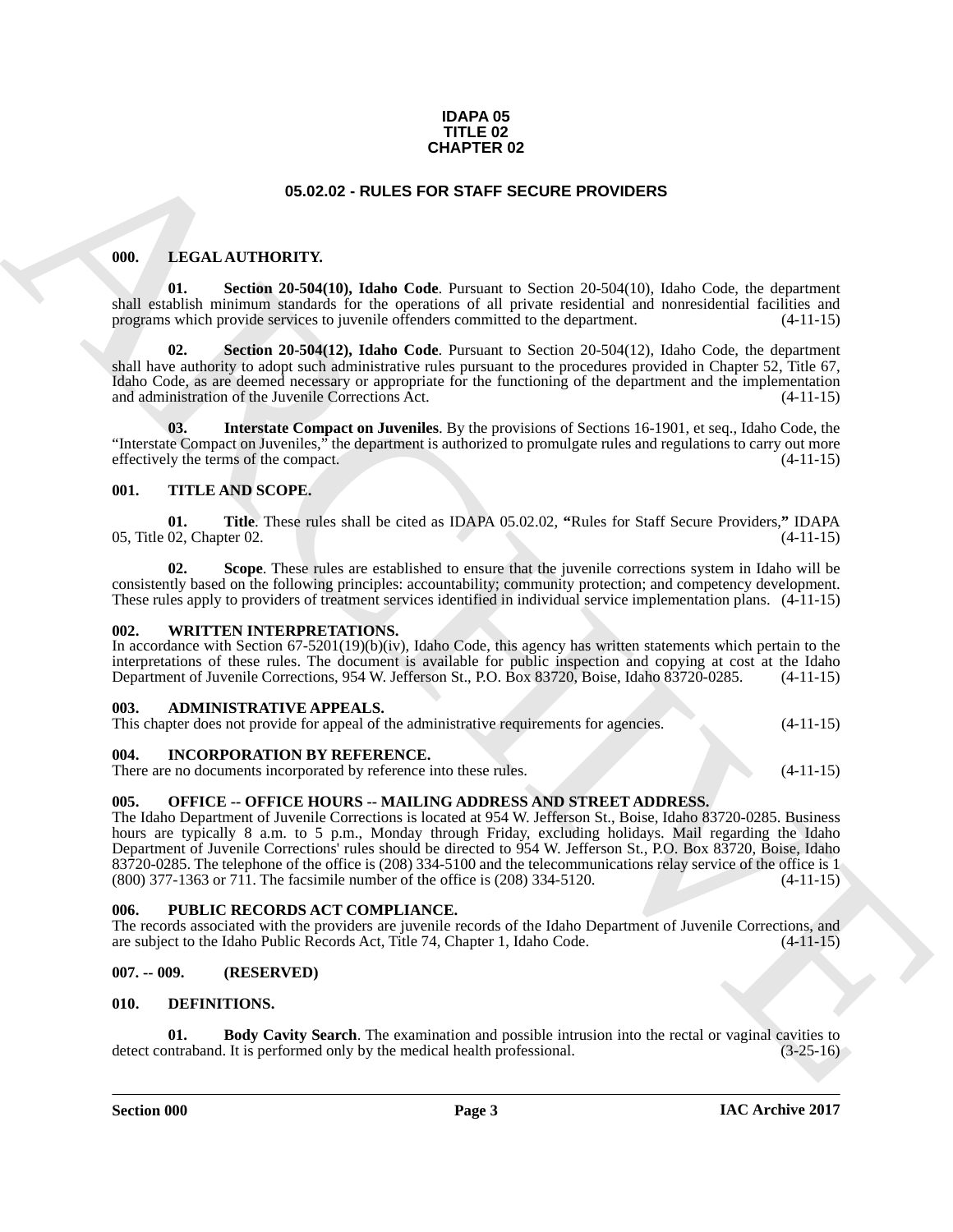<span id="page-3-0"></span>**02. Body Search, Clothed**. Also referred to as a Pat Search. A search during which a juvenile offender is not required to remove their clothing, with the exception of such items as a jacket, hat, socks and shoes. (4-11-15)

<span id="page-3-1"></span>**03. Body Search, Unclothed**. Also referred to as a Strip Search. A search during which a juvenile offender is required to remove all clothing that is conducted by a medical health professional.  $(4-11-15)$ 

<span id="page-3-2"></span>**04. Education Plan**. A written plan for general education students outlining the coursework they will complete each year towards meeting the Idaho Common Core Standards recommended coursework for their grade level based on assessed academic, emotional, developmental and behavioral needs, and competencies. Students qualifying for Individuals with Disabilities Education Act (IDEA) services will have an Individual Education Plan  $(1E)$  in lieu of an education plan.  $(4-11-15)$ 

<span id="page-3-3"></span>**05. General Education Student**. A student who does not qualify for special education services under iduals with Disabilities Education Act (IDEA). the Individuals with Disabilities Education Act (IDEA).

<span id="page-3-4"></span>**06. Health Services**. Including, but not limited to, routine and emergency medical, dental, optical, obstetrics, mental health, or other related health service.

<span id="page-3-6"></span><span id="page-3-5"></span>**07.** Independent Living Services. Services that increase a juvenile offender's ability to achieve lence in the community. (4-11-15) independence in the community.

**Department of Alexander Schemeland** being started as a *Platical schemeland and Schemeland Constantinoperation* and the started as Schemeland and Schemeland and Schemeland and Schemeland and Schemeland and Schemeland and **08. Individual Community Pass**. Any instance in which a juvenile offender leaves the residential treatment provider's facility for a planned activity, without direct supervision by at least one (1) residential treatment provider or department staff. Regular school or work attendance, regular participation in off-site treatment sessions or groups and other regular off-site activities specifically included in the service implementation plan or written reintegration plan and approved by the juvenile services coordinator are not included in this definition. Individual community passes include, but are not limited to:  $(4-11-15)$ community passes include, but are not limited to:

| а. | Day passes with family or other, approved individuals;                            | $(4-11-15)$ |
|----|-----------------------------------------------------------------------------------|-------------|
| b. | Day or overnight home visits;                                                     | $(4-11-15)$ |
| c. | Recreational activities not otherwise approved as a part of a group activity; and | $(4-11-15)$ |

<span id="page-3-7"></span>**d.** Funeral leave. (4-11-15)

**09. Individual Education Plan (IEP)**. A written document (developed collaboratively by parents and school personnel) which outlines the special education program for a student with a disability and is based on assessed academic, emotional, developmental and behavioral needs, and competencies. This document is developed, reviewed, and revised at an IEP meeting at least annually.  $(4-11-15)$ reviewed, and revised at an IEP meeting at least annually.

<span id="page-3-8"></span>**10. Medical Health Assessment**. A thorough review to determine a juvenile offender's comprehensive health needs. This information is used to develop the medical terms of a juvenile offender's service plan. (4-11-15)

<span id="page-3-9"></span>**11. Medical Health Professional**. An individual who meets the applicable state's criteria as a licensed N, nurse practitioner, physician assistant, physician or the equivalent. (4-11-15) LPN, RN, nurse practitioner, physician assistant, physician or the equivalent.

<span id="page-3-10"></span>**12. Medical Health Screening**. A process used to quickly identify a juvenile offender's immediate health needs and to determine if there are any immediate needs related to a chronic health condition. (4-11-15)

<span id="page-3-11"></span>**13. Mental Health Assessment**. A thorough review to determine a juvenile offender's comprehensive mental health needs. This information is used to develop the medical terms of a juvenile offender's service plan.  $(4-11-15)$ 

<span id="page-3-12"></span>**14. Mental Health Screening**. A process used to quickly identify a juvenile offender's immediate mental health needs and to determine if there are any immediate needs related to a chronic mental health condition.

 $(4-11-15)$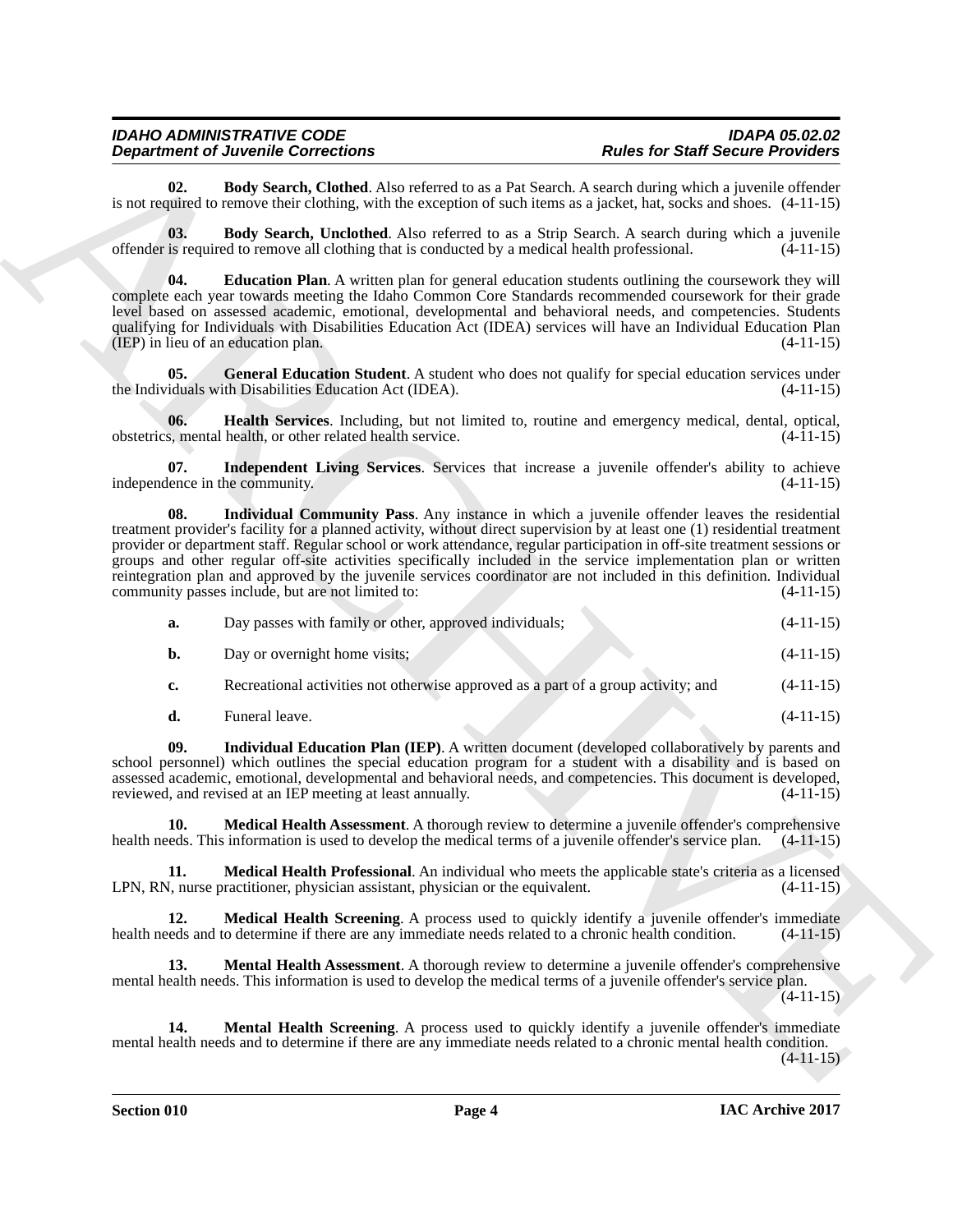<span id="page-4-14"></span>**15. Privileged Mail**. Mail between the juvenile offender and their attorneys, legal aid services, other agencies providing legal services to juvenile, or paraprofessionals having legitimate association with such agencies; judges and clerks of federal, state and county courts; public officials and their authorized representatives acting in their official capacities; and the communications with clergy of the juvenile's faith. (4-11-15)

<span id="page-4-15"></span>**16. Staff Secure Facility**. Secure residential facility with awake staff twenty-four (24) hours a day, seven (7) days a week for intensive supervision of juvenile offenders. This includes architecturally secure residential facilities. (4-11-15) facilities. (4-11-15)

### <span id="page-4-0"></span>**011. -- 099. (RESERVED)**

### <span id="page-4-16"></span><span id="page-4-1"></span>**100. INITIATION OF SERVICES.**

Juveniles are committed to the department under the provisions of the Juvenile Corrections Act (Sections 20-501 through 20-547, Idaho Code). (4-11-15)

### <span id="page-4-18"></span><span id="page-4-2"></span>**101. WAIVER AND VARIANCE.**

Minimum program standards established herein shall apply to all services provided by the provider. Any waiver and variance from the standards stated in these rules must receive prior written approval from the department and must be attached as a formal amendment to the contract. (4-11-15)

### <span id="page-4-9"></span><span id="page-4-3"></span>**102. APPLICABILITY.**

This chapter applies to providers of treatment services identified in individual service implementation plans. Staff secure providers must also abide by IDAPA 05.02.01, "Rules for Residential Treatment Providers." (4-11-15)

### <span id="page-4-4"></span>**103. -- 199. (RESERVED)**

### <span id="page-4-10"></span><span id="page-4-5"></span>**200. AUTHORITY TO INSPECT.**

The department shall have the authority to conduct reviews of programs, program operations, juvenile offender placements, and facilities to ensure the provider's compliance with these rules. The provider shall cooperate with the department's review, and must provide access to the facility and all juvenile records for juveniles in department custody, as deemed necessary by the department. However, in order to more fully assess the operation of the program, aggregate data and information for all juveniles must be made available. (4-11-15) aggregate data and information for all juveniles must be made available.

### <span id="page-4-13"></span><span id="page-4-6"></span>**201. COMPLIANCE WITH RULES REQUIREMENTS.**

**Department of Juvenile Connections**<br>
16. The Total ped Social Addi Nual beams the location distinct and their interests and a testing the state of the state of the state of the state of the state of the state of the stat The provider must comply with all relevant child care licensing rules of the Idaho Department of Health and Welfare, IDAPA 16.06.02, "Rules Governing Standards for Child Care Licensing," as well as the rules of the Idaho Department of Juvenile Corrections. Providers located outside of the state of Idaho must comply with their state's relevant child care licensing rules as well as the rules of the Idaho Department of Juvenile Corrections. If a conflict exists between department rules, the more restrictive rule applies. Any and all subcontractors and consultants of the provider are also subject to these rules. (4-11-15)

### <span id="page-4-17"></span><span id="page-4-7"></span>**202. MINIMUM MANDATORY STAFF TRAINING REQUIREMENTS.**

Good professional practice in the area of juvenile offender treatment requires staff to be competently trained. Therefore, all staff is required to have eighty (80) hours of training for all staff during first year of employment. Up to twenty-five percent (25%) of the eighty (80) hours may be fulfilled by working with an experienced staff mentor, who must verify and document basic competencies for new staff; and forty (40) hours of training per year following the first year of employment. (4-11-15)

### <span id="page-4-11"></span><span id="page-4-8"></span>**203. CLOTHING AND PERSONAL ITEMS.**

<span id="page-4-12"></span>**01. Clothing Management**. Juvenile offenders must have sufficient and appropriate clothing to participate in activities included in their service implementation plan. Juvenile offenders may arrive at the facility with their own clothing and personal items, which shall be inventoried. If the juvenile offender does not have sufficient or appropriate clothing, the provider must provide or purchase adequate and appropriate clothing for the juvenile offender. The provider will ensure the proper care and cleaning of clothing in the juvenile offender's possession. Providers shall not request nor require that the juvenile offender, parent or guardian pay for or purchase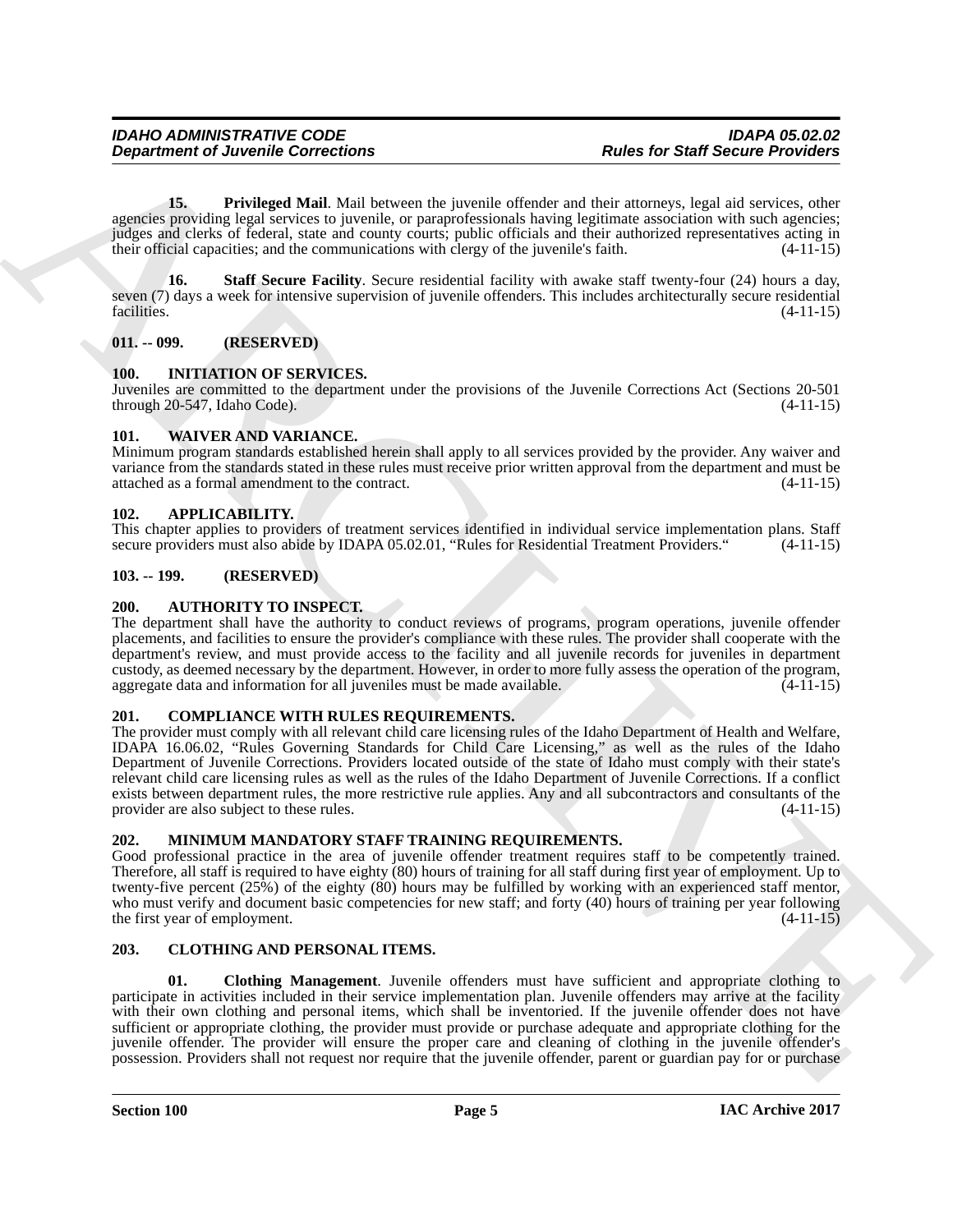<span id="page-5-3"></span>

 $\epsilon$  (4-11-15) (4-11-15)

**02. Release from Facility**. All clothing and incidentals become the property of the juvenile offender upon release from the facility. (4-11-15)

<span id="page-5-4"></span>**03. Replacement Clothing**. Clothing provided or purchased as replacement will be at the expense of the provider. Unique items of clothing not required for program participation may be purchased at the expense of the juvenile offender. (4-11-15)

### <span id="page-5-8"></span><span id="page-5-0"></span>**204. FOOD SERVICE.**

Juvenile offenders must be served a varied and nutritional diet with menus approved or developed by a qualified nutritionist or dietician and which meet the recommended dietary allowances of the National Research Council or its equivalent. Juvenile offenders must be provided three (3) meals daily in accordance with the child care licensing rules of the Idaho Department of Health and Welfare, or the applicable state's licensing authority. (4-11-15)

### <span id="page-5-9"></span><span id="page-5-1"></span>**205. RELIGIOUS SERVICES.**

The provider must ensure that attendance at religious services is voluntary. No juvenile offender shall be required to attend religious services, and no juvenile offender shall be penalized for not attending nor given privileges for certain attendance. The provider's staff schedule must not encourage or discourage participation in general or specific religious services or activities.

<span id="page-5-14"></span>**01. Voluntary Practice**. All juvenile offenders must be provided the opportunity to voluntarily practice their respective religions in a manner and to the extent that will not compromise the safety, security, emotional, or physical well-being of the juvenile offenders in the facility. (4-11-15)

<span id="page-5-10"></span>**02. Attendance**. Juvenile offenders may be permitted to attend religious services of their choice in the ity as long as community safety is ensured. (4-11-15) community as long as community safety is ensured.

<span id="page-5-12"></span>**Transportation**. Programs must, when reasonably possible, arrange transportation for those who desire to take part in religious activities of their choice in the community. (4-11-15) juvenile offenders who desire to take part in religious activities of their choice in the community.

<span id="page-5-11"></span>**04. Risk to Community**. If the juvenile offender cannot attend religious services in the community because staff has determined that the juvenile is an escape risk, or otherwise presents a risk to the safety of the community, the provider must make reasonable efforts to ensure that the juvenile offender has the opportunity to participate in religious services of the juvenile's choice at the facility. (4-11-15) participate in religious services of the juvenile's choice at the facility.

<span id="page-5-13"></span>**05.** Visits. Juvenile offenders must be permitted to receive visits from representatives of their e faiths. (4-11-15) respective faiths.

### <span id="page-5-6"></span><span id="page-5-5"></span><span id="page-5-2"></span>**206. EMPLOYMENT OF JUVENILE OFFENDERS.**

**Equivariant Collections**<br> **Equivariant Collections**<br> **Equivariant Collections**<br> **Equivariant Collections**<br> **Equivariant Collections**<br> **Example 10. Example 10. Example 10. Example 10. Example 10. Example 10. E 01.** Employment. If juvenile employment away from the program site is a part of the program, written policy and procedure must provide that program resources and staff time are devoted to helping employable juvenile offenders locate employment. Programs must ensure that each employment opportunity meets all legal and regulatory requirements for juvenile employment. The juvenile offender's employer must be consulted at least twice monthly by the provider concerning the juvenile offender's work abilities and performance on the job-site. Additionally, the provider must make checks on the job-site at least monthly to ensure the juvenile offender is working under acceptable conditions, and shall document these checks in the juvenile offender's progress report. Under no circumstances should staff or the families of staff benefit financially, or otherwise, from work done by juvenile offenders in the program.

<span id="page-5-7"></span>**02. Employment Opportunities**. Every reasonable effort must be made to select employment opportunities that are consistent with the individual interests of the juvenile offender to be employed. Preference will be given to jobs that are related to prior training, work experience, or institutional training, and may be suitable for continuing post-release employment. Reasonable effort must be made to provide a juvenile offender with the highest paying job possible. Income earned by a juvenile offender must be handled consistent with Subsection 207.04 of these rules. (4-11-15) these rules.  $(4-11-15)$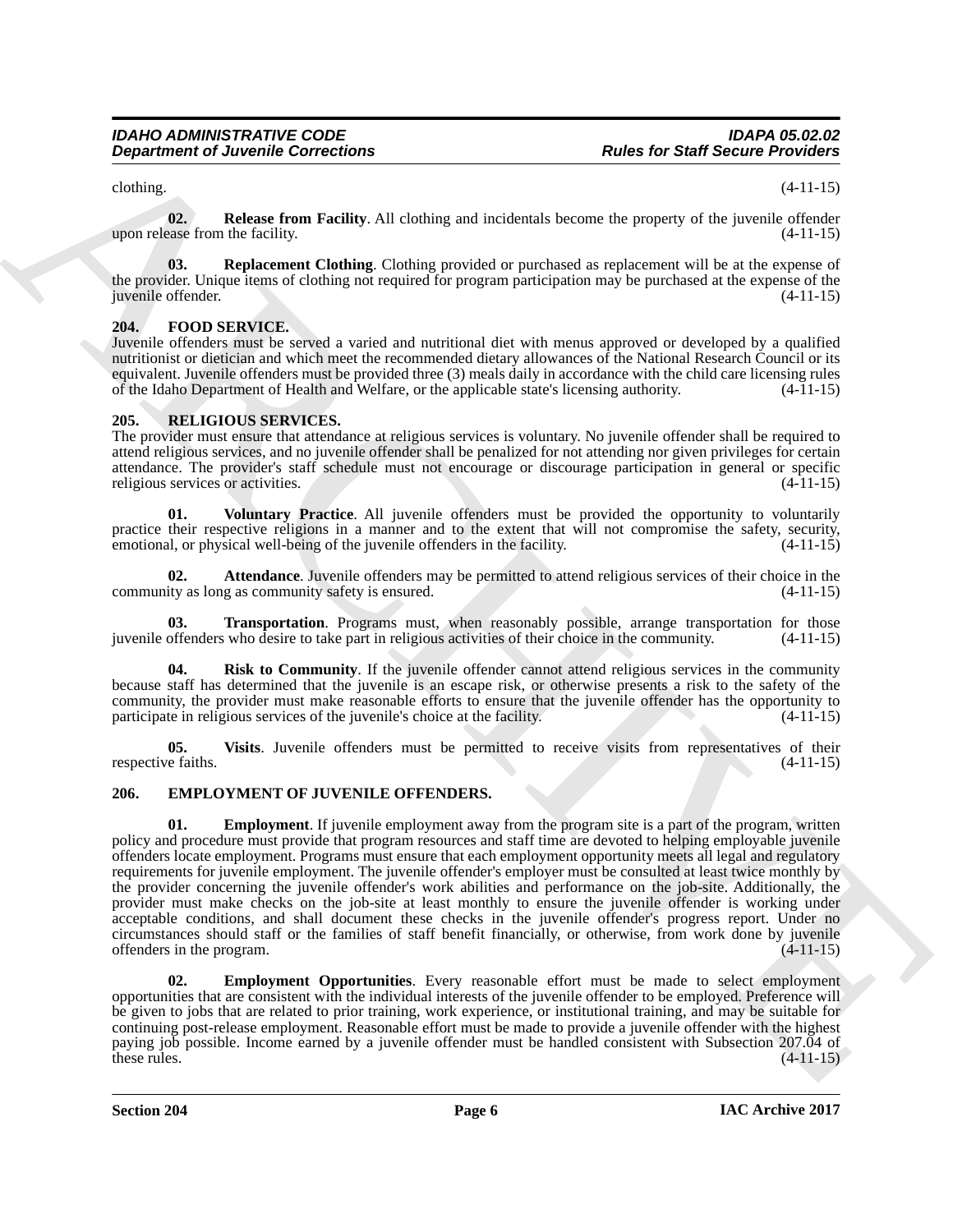### <span id="page-6-4"></span><span id="page-6-0"></span>**207. PERSONAL FUNDS.**

<span id="page-6-5"></span>**01. Funds Handled by a Provider**. The provider will follow generally accepted accounting practices in managing personal funds of juvenile offenders. (4-11-15)

**a.** The provider may deposit personal funds collected for the juvenile offender in a public banking institution in an account specifically designated "Juvenile Personal Funds." The provider must maintain a reconciled ledger showing each juvenile offender's deposits and withdrawals within the "Juvenile Personal Funds" account. If the funds are collected in an interest bearing account, the interest accrued must be credited to the juvenile offender for whom the funds are collected. (4-11-15)

**b.** If the amount of personal funds maintained for the juvenile offender does not exceed fifty (50) he provider may secure the funds locally if the following conditions are met:  $(4-11-15)$ dollars, the provider may secure the funds locally if the following conditions are met:

The juvenile offender's personal funds are kept in a fire-resistant, combination or digital lock-style nently affixed to the floor or wall, or weighs at least 200 (two-hundred) pounds. (4-11-15) safe that is permanently affixed to the floor or wall, or weighs at least 200 (two-hundred) pounds.

ii. The provider has a process to clearly separate each juvenile offender's personal funds from one another.  $(4-11-15)$ 

iii. Access to juvenile offender personal funds is limited to the Program Director or designee.

(4-11-15)

**c.** All withdrawals by a juvenile offender, or expenditures made on behalf of a juvenile offender by the provider, must be documented, signed, and dated by the juvenile offender. This documentation must be reconciled<br>to the juvenile offender's ledger monthly. (4-11-15) to the juvenile offender's ledger monthly.

The provider must develop written procedures governing any limits to the amount of funds a may withdrawal from their personal funds. (4-11-15) juvenile offender may withdrawal from their personal funds.

**e.** The provider shall not require juvenile offenders, parents, or guardians to pay for services and that are to be provided by the provider. (4-11-15) supplies that are to be provided by the provider.

<span id="page-6-7"></span><span id="page-6-6"></span>**02. Reporting Requirements**. A personal funds report must be submitted every other month to the juvenile services coordinator. The report must show a list of all juvenile offender account balances. The personal fund account is subject to review and audit by the department or its representatives at any time. Any discrepancies in juvenile offender accounts must be resolved by the provider within five (5) business days of completion of review.

(4-11-15)

**Department of Juvenile Connections**<br>
2017. **PLANON LATING To provider.** The provider allow greened accounts provider and the set of the set of the set of the set of the set of the set of the set of the set of the set of **03. Juvenile Offenders with Earned Income**. The provider is responsible for maintaining and accounting for any money earned by a juvenile offender. There must be a plan for the priority use of the juvenile offender's earned income to pay court ordered restitution, as referenced in Subsection 208.02 of these rules, and a specific allocation for daily incidental expenses. The provider must establish a written plan for the juvenile offender to save the funds necessary to be used upon program completion, for purposes such as paying deposits on utilities and housing or the purchasing of resources necessary for employment.  $(4-11-15)$ housing or the purchasing of resources necessary for employment.

<span id="page-6-8"></span>**Transfer of Personal Funds**. If a juvenile offender is transferred to another program, the balance of the juvenile offender's funds must be given or mailed to the department's fiscal services within ten (10) business days and documented on the Provider Juvenile Check-Out Form supplied by the department, and on the final progress report.  $(4-11-15)$ 

### <span id="page-6-2"></span><span id="page-6-1"></span>**208. COMMUNITY SERVICES AND RESTITUTION.**

<span id="page-6-3"></span>**01. Community Service**. Juvenile offenders may have court-ordered community service hours. The provider must obtain prior approval from the juvenile probation officer to complete any court-ordered community service hours while at the provider. The provider shall be responsible for documenting approved community service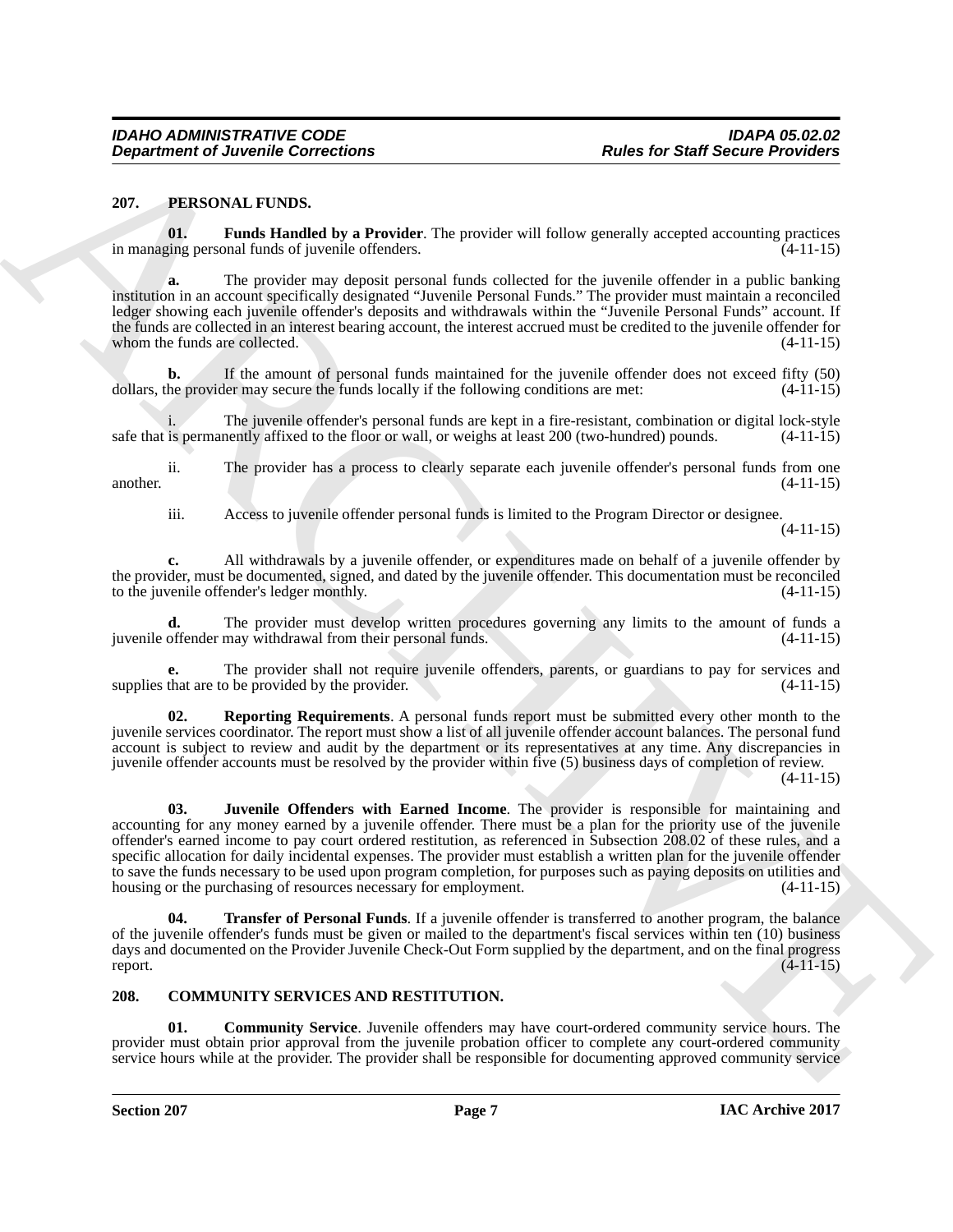<span id="page-7-1"></span>hours and reporting the accumulation of completed hours in the juvenile offender's progress report.  $(4-11-15)$ 

**Department of Juvenile Connections**<br>
Reals for Start Section Provider 2018 Section Properties (and the start of the start of the start of the start of the start of the start of the start of the start of the start of the **02. Court Ordered Restitution**. The provider must create a plan for the juvenile offender to submit a portion of a juvenile offender's personal funds or earned income for the payment of restitution as described in this section. The provider must work with the juvenile probation officer and juvenile services coordinator to determine the amount of restitution owed. When juvenile personal funds are available the provider will submit payment to the county until the restitution amount is satisfied. Documentation of the payment is provided to the juvenile services coordinator. Court ordered restitution must be a claim against and paid from the juvenile offender's personal funds account in the amount of fifty percent (50%) of those funds. Should the juvenile offender have no other funds available, then a plan must be developed by the provider to assist the juvenile offender in earning the amount of restitution and, if appropriate, help him develop a payment plan. (4-11-15)

<span id="page-7-2"></span>**03. Restitution for Program Damages**. Monetary restitution may only be sought through a court order when a juvenile offender has damaged or destroyed property, or has caused or attempted to cause injury to other juvenile offenders or staff. Restitution for damages at the program will not be paid to the exclusion of court ordered restitution. The provider must not access the juvenile offender's personal funds for program damages. Restitution for damages must begin with a plan for repair by the juvenile offender. (4-11-15) damages must begin with a plan for repair by the juvenile offender.

### <span id="page-7-3"></span><span id="page-7-0"></span>**209. JUVENILE OFFENDER MAIL.**

<span id="page-7-10"></span>**01. Restrictions**. Juvenile offenders shall be allowed to send and receive letters from approved persons, which may include persons in other programs or institutions, unless specifically prohibited by the department or by court order. All other restrictions of mail must be discussed with the community treatment team, approved in writing by the juvenile services coordinator, and documented in the juvenile offender's service implementation plan. There must be no general restrictions on the number of letters written, the length of any letter, or the language in which a letter may be written. Juvenile offenders will be provided with sufficient stationery, envelopes, and postage for all legal and official correspondence, and for at least two (2) personal letters each week.

(4-11-15)

<span id="page-7-5"></span>

| 02. | <b>Inspection of Outgoing Letters.</b> |  | $(4-11-15)$ |
|-----|----------------------------------------|--|-------------|
|-----|----------------------------------------|--|-------------|

**a.** Outgoing letters are to be posted unsealed and inspected for contraband.  $(4-11-15)$ 

**b.** Exception: Outgoing **"**privileged**"** mail may be posted, sealed and may not be opened, except with a search warrant, as long as it can be confirmed to be to an identifiable source. For purposes of this rule, "an identifiable source" means that the official or legal capacity of the addressee is listed on the envelope and that the name, official or legal capacity, and address of the addressee have been verified. (4-11-15)

Upon the determination that the mail is not identifiable as privileged mail, said mail shall be ted for contraband. (4-11-15) opened and inspected for contraband.

<span id="page-7-4"></span>**03. Inspection of Incoming Letters**. All incoming letters must be opened by the juvenile offender to whom it is addressed and may be inspected for contraband by staff and only in the juvenile offender's presence.

 $(4-11-15)$ 

**04. Reading of Letters**. Routine reading of letters by staff is prohibited. The department or court may determine that reading of a juvenile offender's mail is in the best interest of the juvenile offender, and is necessary to maintain security, order or program integrity. However, such reading of mail must be documented and unless court ordered, must be specifically justified and approved by the juvenile services coordinator. (4-11-15) ordered, must be specifically justified and approved by the juvenile services coordinator. (4-11-15)

<span id="page-7-9"></span><span id="page-7-7"></span>**05. Privileged Mail**. Under no circumstances shall a juvenile offender's privileged mail be read.

 $(4-11-15)$ 

<span id="page-7-8"></span><span id="page-7-6"></span>**06. Packages**. All packages must be inspected for contraband. (4-11-15)

**07. Publications**. Books, magazines, newspapers and printed matter which may be legally sent to juvenile offenders through the postal system may be approved, unless deemed to constitute a threat to the security,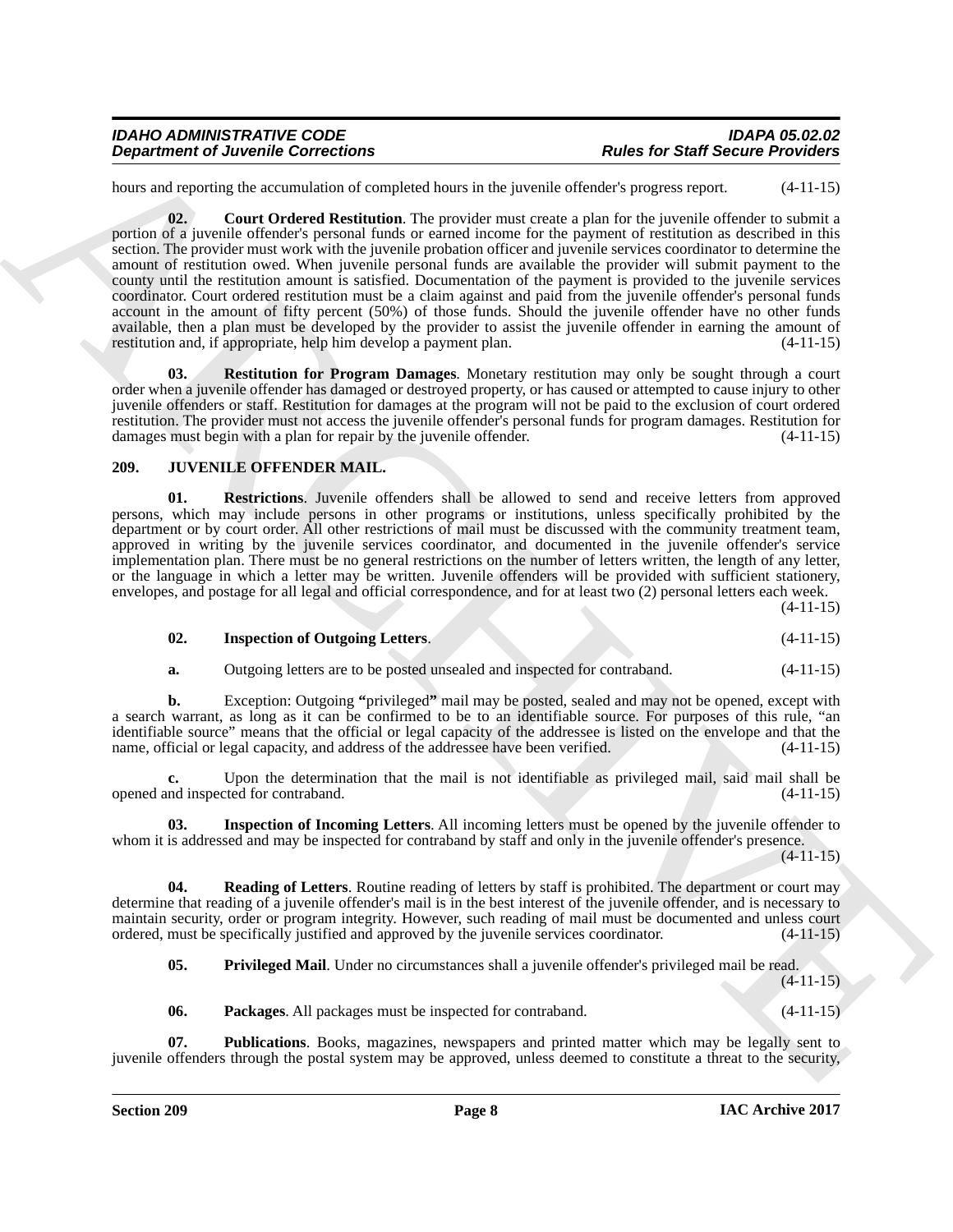integrity, or order of the programs. Juvenile offenders shall not be allowed to enter into subscription agreements while in department custody.

<span id="page-8-3"></span>**08. Distribution of Mail**. The collection and distribution of mail must never be delegated to a juvenile offender. Staff must deliver mail within twenty-four (24) hours, excluding weekends and holidays, to the juvenile offender to whom it is addressed. (4-11-15)

### <span id="page-8-10"></span><span id="page-8-0"></span>**210. VISITATION.**

**Dependent of June 2018** Start for the contribution of the start for the start for Start Start for the start for the start for the start for the start for the start for the start for the start for the start of the start i The provider must develop a written policy governing visitation which protects the safety of visitors, staff, and juvenile offenders. This policy may restrict visitors below an established age to the program or facility. The provider must provide a copy of the visitation policy to each juvenile offender, his parent or guardian, and the juvenile services coordinator. If there is reason to believe a visitor is under the influence of alcohol or drugs or possesses illegal contraband, admission into the residence shall be denied. In all cases, the provider will work with the juvenile services coordinator and juvenile probation officer to identify and approve potential visitors. (4-11-15)

### <span id="page-8-1"></span>**211. -- 219. (RESERVED)**

### <span id="page-8-4"></span><span id="page-8-2"></span>**220. SEARCHES FOR CONTRABAND.**

<span id="page-8-7"></span>**01. Searches of Personal Items**. Routine searches of personal items being introduced into the program may be conducted by staff prior to the juvenile offender taking possession of his property, or when the juvenile offender is returning to the program from an individual community pass. Search of a juvenile offender's belongings may be done at any time and must be minimally intrusive. (4-11-15) may be done at any time and must be minimally intrusive.

**02.** Policies and Procedures Governing Consequences. The provider must have written policies and es establishing the consequences for invenile offenders found with contraband. (4-11-15) procedures establishing the consequences for juvenile offenders found with contraband.

### <span id="page-8-9"></span><span id="page-8-6"></span>**03. Visitor Searches**. (4-11-15)

**a.** Prior to visitors being allowed in the program, they must be given rules established by the provider that govern their visit and advised that they may be subject to a search by trained staff. They must sign a statement of receipt of these rules and it shall be placed in the provider's file. (4-11-15)

**b.** Visitors may be required to submit personal items for inspection. If there is reason to believe that additional searches are necessary, admission to the facility shall be denied. Visitors who bring in items that are unauthorized, but not illegal, will have these items taken and locked in an area inaccessible to the juvenile offenders during the visit. These items will be returned to the visitors upon their exit from the facility. (4-11-15)

**c.** All visitor searches must be documented. When contraband is found, a written report must be completed and submitted to the juvenile services coordinator. If necessary, the appropriate law enforcement agency will be notified.  $(4-11-15)$ 

### <span id="page-8-5"></span>**04. Clothed Body Searches**. (4-11-15)

**a.** Clothed body searches of juvenile offenders may be conducted whenever the provider believes it is necessary to discourage the introduction of contraband into the program, or to promote the safety of staff, juvenile offenders, and visitors. A clothed body search may be used when a juvenile offender is returning from a visit, outside appointment, or activity. (4-11-15)

**b.** Clothed body searches must be conducted in the manner required by the rules of the Idaho Department of Health and Welfare under IDAPA 16.06.02, "Standards for Child Care Licensing." Clothed body searches of juvenile offenders will be conducted by staff of the same gender as the juvenile offender. Clothed body searches will be conducted using a pat down search on the outside of the juvenile's clothing. The staff member must have had appropriate training in conducting clothed body searches. (4-11-15)

<span id="page-8-8"></span>**05. Unclothed Body Searches**. Unclothed body searches of juvenile offenders may only be conducted by a medical health professional and with prior written authorization from the program director or designee.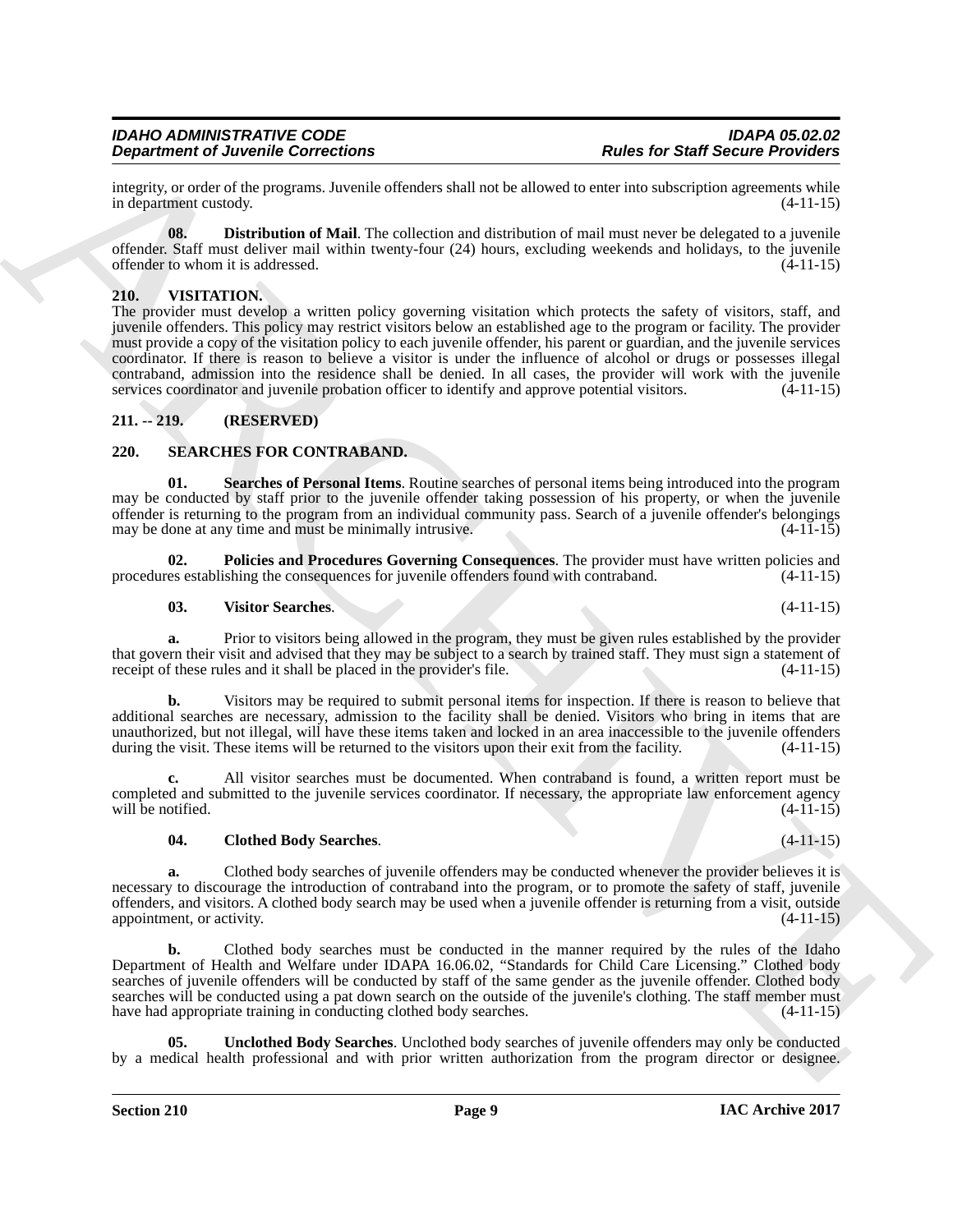### <span id="page-9-8"></span><span id="page-9-7"></span><span id="page-9-6"></span><span id="page-9-0"></span>**221. SMOKING AND SALE OF CIGARETTES.**

### <span id="page-9-4"></span><span id="page-9-3"></span><span id="page-9-2"></span><span id="page-9-1"></span>**222. ROOM RESTRICTIONS.**

<span id="page-9-5"></span>

|                               | <b>Department of Juvenile Corrections</b>                                                         | <b>Rules for Staff Secure Providers</b>                                                                                                                                                                                                                                                                                                                                                                                                                                                                                                                                                                                                                                                                                                                                                                                       |             |
|-------------------------------|---------------------------------------------------------------------------------------------------|-------------------------------------------------------------------------------------------------------------------------------------------------------------------------------------------------------------------------------------------------------------------------------------------------------------------------------------------------------------------------------------------------------------------------------------------------------------------------------------------------------------------------------------------------------------------------------------------------------------------------------------------------------------------------------------------------------------------------------------------------------------------------------------------------------------------------------|-------------|
|                               | IDAPA 05.02.01.241, "Rules for Residential Treatment Providers."                                  | Unclothed body searches must be conducted with an adult in the room, in addition to the medical health professional,<br>who is of the same gender as the juvenile offender being searched. Unclothed body searches must be based upon a<br>reasonable belief that the juvenile is concealing contraband or signs of abuse. Immediately after conducting an<br>unclothed body search the provider must notify the department's regional superintendent and the Quality<br>Improvement Services Bureau. The provider must complete an incident report according to the requirements of                                                                                                                                                                                                                                          | $(3-25-16)$ |
| 06.                           | according to the requirements of IDAPA 05.02.01.241, "Rules for Residential Treatment Providers." | Body Cavity Searches. Body cavity searches of juvenile offenders may only be conducted in a<br>medical facility outside of the residential treatment provider, by a medical health professional, and with prior written<br>authorization from the program director or designee. Body cavity searches of juveniles will not be performed by staff,<br>interns, or volunteers under any circumstances. Looking into a juvenile's mouth, ears, or nose does not constitute a<br>body cavity search. Body cavity searches must be based upon a reasonable belief that the juvenile is concealing<br>contraband. Immediately after conducting a body cavity search the provider must notify the department's regional<br>superintendent and the Quality Improvement Services Bureau. The provider must complete an incident report | $(3-25-16)$ |
| 07.                           | enforcement agency should be notified.                                                            | <b>Documentation of Searches.</b> All searches must be documented in terms of reason for the search,<br>who conducted the search, what areas were searched, and what type of contraband was found, if any. If a search<br>yields contraband, the juvenile services coordinator must be notified and it shall be reported according to the<br>requirements of IDAPA 05.02.01.241, "Rules for Residential Treatment Providers." If necessary, the appropriate law                                                                                                                                                                                                                                                                                                                                                               | $(4-11-15)$ |
| 08.<br>confiscated by police. |                                                                                                   | Contraband Disposal. All contraband found in the possession of juvenile offenders, visitors, or<br>staff must be confiscated by staff and secured under lock and key in an area inaccessible to juvenile offenders. Local<br>law enforcement must be notified in the event illegal drugs, paraphernalia, or weapons are found. It shall be the<br>responsibility of the program director, in consultation with the department, to dispose of all contraband not                                                                                                                                                                                                                                                                                                                                                               | $(4-11-15)$ |
| 221.                          | SMOKING AND SALE OF CIGARETTES.<br>juvenile offenders at the facility.                            | Juvenile offenders, regardless of age, are strictly prohibited from purchasing or using tobacco products. Staff secure<br>providers must establish written policies and procedures banning the use of cigarettes and other tobacco products by                                                                                                                                                                                                                                                                                                                                                                                                                                                                                                                                                                                | $(4-11-15)$ |
| 222.                          | ROOM RESTRICTIONS.                                                                                |                                                                                                                                                                                                                                                                                                                                                                                                                                                                                                                                                                                                                                                                                                                                                                                                                               |             |
| 01.<br>address the following: |                                                                                                   | Policy and Procedure. The provider must have written policies and procedures regulating the use<br>of the juvenile offender's room for room restriction. The provider's room restriction policy must at a minimum                                                                                                                                                                                                                                                                                                                                                                                                                                                                                                                                                                                                             | $(4-11-15)$ |
| a.                            | Procedures for recording each incident involving the use of restriction;                          |                                                                                                                                                                                                                                                                                                                                                                                                                                                                                                                                                                                                                                                                                                                                                                                                                               | $(4-11-15)$ |
| b.                            | juvenile offender to have an opportunity to explain their behavior;                               | The reason for the room restriction must be explained to the juvenile offender and allow the                                                                                                                                                                                                                                                                                                                                                                                                                                                                                                                                                                                                                                                                                                                                  | $(4-11-15)$ |
| c.                            |                                                                                                   | Other less restrictive measures must have been applied prior to the room restrictions;                                                                                                                                                                                                                                                                                                                                                                                                                                                                                                                                                                                                                                                                                                                                        | $(4-11-15)$ |
| d.                            | A juvenile offender on room restriction must have access to the bathroom;                         |                                                                                                                                                                                                                                                                                                                                                                                                                                                                                                                                                                                                                                                                                                                                                                                                                               | $(4-11-15)$ |
| е.                            | Room restriction may only be used in an unlocked area; and                                        |                                                                                                                                                                                                                                                                                                                                                                                                                                                                                                                                                                                                                                                                                                                                                                                                                               | $(4-11-15)$ |
| f.                            |                                                                                                   | Room restriction must not exceed a total of eight (8) hours within a twenty-four (24) hour period.                                                                                                                                                                                                                                                                                                                                                                                                                                                                                                                                                                                                                                                                                                                            | $(4-11-15)$ |
| 02.                           |                                                                                                   | Monitoring During Room Restriction. Staff must check on a juvenile offender in room restriction<br>a minimum of once every fifteen (15) minutes. Providers must ensure that a juvenile offender with a history of<br>depression or suicidal ideation and those who have exhibited these behaviors while in care, are checked at least every<br>five (5) minutes in order to ensure safety. Even more frequent or constant observation must be maintained if any level                                                                                                                                                                                                                                                                                                                                                         |             |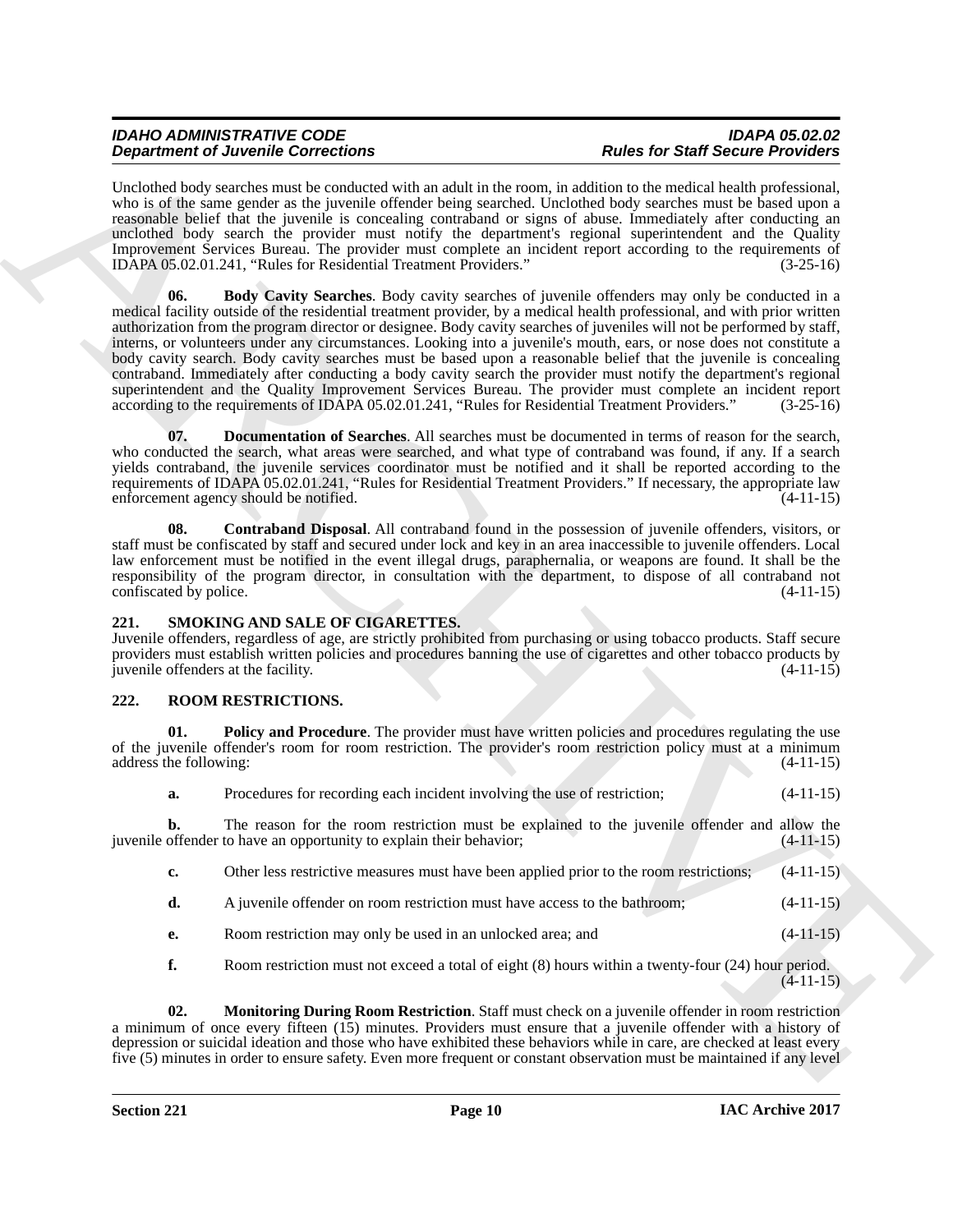of suicide risk is determined to be present at any time during room restriction. All items in the area that might be used to attempt self-harm should be restricted or removed.

### <span id="page-10-6"></span><span id="page-10-0"></span>**223. USE OF FORCE OR PHYSICAL RESTRAINTS.**

Providers licensed by the Idaho Department of Health and Welfare or the applicable state licensing authority, must ensure that all terms of the licensing rules are strictly followed. Additionally, providers must ensure that: (4-11-15)

<span id="page-10-7"></span>**01. Minimal Use**. Only the minimum level of force necessary to control a juvenile offender's destructive behavior shall be used. (4-11-15)

<span id="page-10-8"></span>**02. Physical Force**. Physical force, at any level, may only be used to prevent injury to the juvenile offender or to others and to prevent serious damage to property or escape. Physical force must never be used as punishment. (4-11-15)

<span id="page-10-9"></span>**03. Reporting Requirement**. All instances of use of force must be documented in an incident report and submitted according to the terms of IDAPA 05.02.01.241, "Rules for Residential Treatment Providers." Incidents of inappropriate use of force must be reported to the state's applicable licensing authority, or law enforcement as required by law.  $(4-11-15)$ required by law.

### <span id="page-10-1"></span>**224. -- 229. (RESERVED)**

### <span id="page-10-4"></span><span id="page-10-3"></span><span id="page-10-2"></span>**230. PROGRAMMING.**

**Experimental developments of the start of the start and the start of the start of the start of the start of the start of the start of the start of the start of the start of the start of the start of the start of the star 01. Basic Program Requirements**. Providers must provide opportunities and services for juvenile offenders to improve their educational and vocational competence, to effectively address underlying behavior problems, and to prepare them for responsible lives in the community. Programs provided must be gender equitable, gender specific, and culturally competent. The ultimate treatment goal for juvenile offenders involved in these programs is the successful return of juvenile offenders to the community without committing further crimes.

(4-11-15)

### <span id="page-10-5"></span>**02. General Requirements**. (4-11-15)

**a.** Providers must provide a range of program services specifically designed to address the characteristics of the target population identified in the comprehensive program description and in the admission policy.  $(4-11-15)$ 

Programs that serve a special needs population, such as developmentally delayed or seriously emotionally disturbed juvenile offenders, and those programs serving sexually abusive juvenile offenders, must be able to demonstrate that the program services offered are supported by research. (4-11-15)

**c.** Programs serving female juvenile offenders must be able to demonstrate that the services provided include elements of a program specifically designed to address the unique situations and circumstances facing female juvenile offenders. These elements must be clearly identified and described within the program description.(4-11-15)

**d.** Programs designed to serve juvenile offenders with gang involvement must be able to demonstrate that the services provided include elements of a program specifically designed to address gang involvement. These elements must be clearly identified and described within the program description. (4-11-15)

**e.** Program services for individual juvenile offenders must be designed based upon the juvenile's service plan, and must target those behaviors or circumstances which have contributed to the juvenile's delinquency and which can reasonably be changed (criminogenic needs). These services must be clearly identified and described within the program description. (4-11-15)

**f.** Juvenile offenders must always be aware of the status of their progress within the program and what remains to be done to complete the program. Providers must assure that the basic norms and expectations of the program, including any points, levels or phases that are a fundamental part of a program, are clearly presented to the juvenile offender and that they are understood.  $(4-11-15)$ juvenile offender and that they are understood.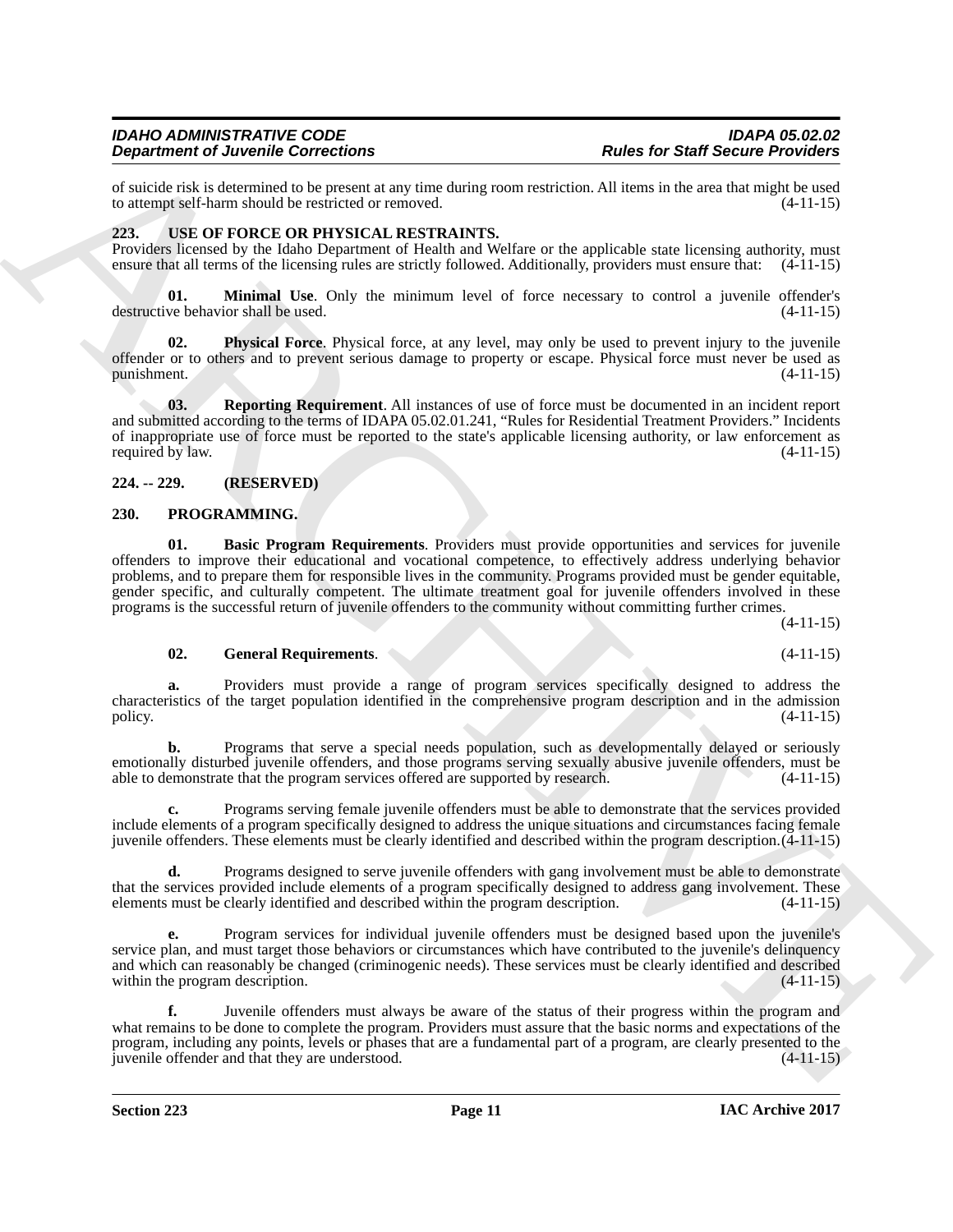**g.** Programs that contract with the department to serve juvenile offenders and their families must: (4-11-15)

i. Provide humane, disciplined care and supervision; (4-11-15)

ii. Provide opportunities for juvenile offenders' development of competency and life skills; (4-11-15)

iii. Hold juvenile offenders accountable for their delinquent behavior through means such as victimoffender mediation, restorative conferencing, restitution, and community service; (4-11-15)

iv. Seek to involve juvenile offenders' families in treatment, unless otherwise indicated for the safety fit of the juvenile offenders or other family members; (4-11-15) and benefit of the juvenile offenders or other family members;

v. Address the principles of accountability to victims and to the community, competency nent, and community protection in case planning and reporting; (4-11-15) development, and community protection in case planning and reporting;

vi. To the fullest extent possible, provide balance in addressing the interests of the victim, community, and the juvenile offender. (4-11-15)

vii. Participate fully with the department and the community treatment team in developing and the community treatment team in developing and (4-11-15) implementing service plans for juvenile offenders they serve; and

viii. Provide juvenile offenders with educational services based upon their documented needs and abilities. (4-11-15)

### <span id="page-11-0"></span>**231. GUIDELINES FOR SPECIFIC SERVICES.**

### <span id="page-11-2"></span><span id="page-11-1"></span>**01. Counseling Services**. (4-11-15)

**a.** All counseling services provided to juvenile offenders, whether individual, group or family, must med by a clinician, counselor, or therapist as defined in these rules.  $(4-11-15)$ be performed by a clinician, counselor, or therapist as defined in these rules.

**b.** Counseling should be planned and goal directed. (4-11-15)

**c.** Notes must be written for each service provided and include documentation of who provided the service. The notes must be dated and clearly labeled either individual, group or family counseling. (4-11-15)

**d.** The methods and techniques applied in counseling and the frequency and intensity of the sessions e determined by assessment. (4-11-15) should be determined by assessment.

**Exparameler of Juvenine Convections**<br> **Exparameler of Nucesian Convections**<br> **Exparameler of Nucesian Convections**<br> **Exparameler of Nucesian Convections**<br> **Exparameler of Nucesian Convections**<br> **Exparameler of Nucesian C e.** Counseling should be reality oriented and directed toward helping juvenile offenders understand and solve specific problems; discontinue inappropriate, damaging, destructive or dangerous behaviors; and fulfill  $intividual needs.$  (4-11-15)

**f.** The minimum standard for the frequency of counseling services must be specified in the ensive program description attached to the contract with the department. (4-11-15) comprehensive program description attached to the contract with the department.

**g.** There should be a mechanism developed to monitor and record incremental progress toward the outcome of counseling services. (4-11-15) desired outcome of counseling services.

**h.** Programs should be able to demonstrate that counseling interventions are shared in general with other program service providers, and there is broad mutual support for the goals of counseling in all service areas of the program.  $(4-11-15)$ 

**i.** Programs must provide crisis intervention counseling if warranted by the assessment and ances. (4-11-15) circumstances.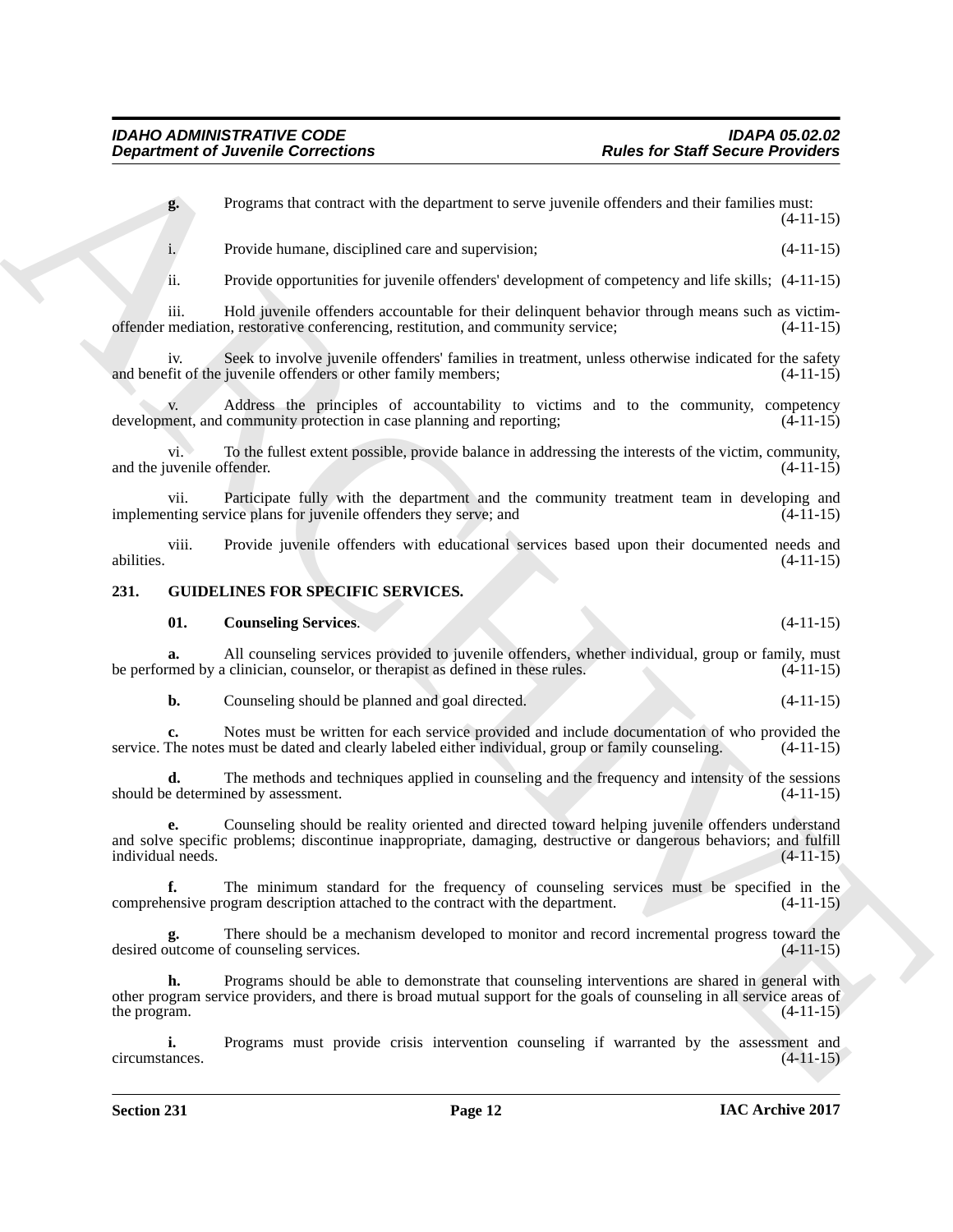<span id="page-12-2"></span><span id="page-12-1"></span><span id="page-12-0"></span>

|                            | <b>Department of Juvenile Corrections</b>                                                       | <b>Rules for Staff Secure Providers</b>                                                                                                                                                                                                                                                                                                                                                                                                                                                                                                                                                                                                                                                                                                                                                                                                                                                                                                                                                                                                                                    |
|----------------------------|-------------------------------------------------------------------------------------------------|----------------------------------------------------------------------------------------------------------------------------------------------------------------------------------------------------------------------------------------------------------------------------------------------------------------------------------------------------------------------------------------------------------------------------------------------------------------------------------------------------------------------------------------------------------------------------------------------------------------------------------------------------------------------------------------------------------------------------------------------------------------------------------------------------------------------------------------------------------------------------------------------------------------------------------------------------------------------------------------------------------------------------------------------------------------------------|
| sessions at the facility.  |                                                                                                 | The provider must furnish adequate space for conducting private interviews and counseling<br>$(4-11-15)$                                                                                                                                                                                                                                                                                                                                                                                                                                                                                                                                                                                                                                                                                                                                                                                                                                                                                                                                                                   |
| k.<br>implementation plan. |                                                                                                 | Family counseling services must be available as a part of the juvenile offender's service<br>implementation plan, to the extent that this is supported by the assessment. If the assessment indicates a need for<br>these services, family counseling should specifically address issues that, directly or indirectly, resulted in the juvenile<br>offender's removal from the home and the issue of eventual reintegration back into the family unit. A statement of<br>goals to be achieved or worked toward by the juvenile offender and the family should be part of the service<br>$(4-11-15)$                                                                                                                                                                                                                                                                                                                                                                                                                                                                        |
| 02.<br>service.            |                                                                                                 | Substance Abuse Services. As a minimum standard, programs must provide substance abuse<br>services as determined by assessment and indicated in the service implementation plan. Substance abuse services<br>must have direct oversight by a certified alcohol and drug counselor, or master's level clinician with three (3) years'<br>experience in the substance abuse field. Substance abuse services must be fully described in the detailed program<br>description and must have a written curriculum containing a description of each session offered. Juvenile offenders<br>receiving substance abuse services must have an introduction to a community intervention program. Relapse<br>prevention plans must be a component of the substance abuse services provided. Relapse prevention plans must be<br>specifically based on the individual needs of the juvenile offender. Notes documenting the service provided must be<br>dated, clearly labeled "substance abuse services," and each entry must be signed by the counselor performing the<br>$(4-11-15)$ |
| 03.<br>program.            |                                                                                                 | Social Skills Training Including Relapse Prevention Skills. Programs must assess each juvenile<br>offender's social skills and document specific services provided to improve functioning in this area. Additionally,<br>every juvenile offender must have developed a written relapse prevention plan prior to successfully completing the<br>$(4-11-15)$                                                                                                                                                                                                                                                                                                                                                                                                                                                                                                                                                                                                                                                                                                                 |
| 04.                        | consistent with their age and needs. This program should include, at a minimum, instruction in: | Life Skills and Independent Living. Programs must be able to demonstrate that juvenile offenders<br>are taught basic life skills and that age-appropriate juvenile offenders are involved in independent living skills<br>$(4-11-15)$                                                                                                                                                                                                                                                                                                                                                                                                                                                                                                                                                                                                                                                                                                                                                                                                                                      |
| a.                         | Hygiene and grooming skills;                                                                    | $(4-11-15)$                                                                                                                                                                                                                                                                                                                                                                                                                                                                                                                                                                                                                                                                                                                                                                                                                                                                                                                                                                                                                                                                |
| b.                         | Laundry and maintenance of clothing;                                                            | $(4-11-15)$                                                                                                                                                                                                                                                                                                                                                                                                                                                                                                                                                                                                                                                                                                                                                                                                                                                                                                                                                                                                                                                                |
| c.                         | Appropriate social skills;                                                                      | $(4-11-15)$                                                                                                                                                                                                                                                                                                                                                                                                                                                                                                                                                                                                                                                                                                                                                                                                                                                                                                                                                                                                                                                                |
| d.                         | Housekeeping;                                                                                   | $(4-11-15)$                                                                                                                                                                                                                                                                                                                                                                                                                                                                                                                                                                                                                                                                                                                                                                                                                                                                                                                                                                                                                                                                |
| е.                         | Use of recreation and leisure time;                                                             | $(4-11-15)$                                                                                                                                                                                                                                                                                                                                                                                                                                                                                                                                                                                                                                                                                                                                                                                                                                                                                                                                                                                                                                                                |
| f.                         | Use of community resources;                                                                     | $(4-11-15)$                                                                                                                                                                                                                                                                                                                                                                                                                                                                                                                                                                                                                                                                                                                                                                                                                                                                                                                                                                                                                                                                |
| g.                         | Money management;                                                                               | $(4-11-15)$                                                                                                                                                                                                                                                                                                                                                                                                                                                                                                                                                                                                                                                                                                                                                                                                                                                                                                                                                                                                                                                                |
| h.                         | Use of public transportation, where available;                                                  | $(4-11-15)$                                                                                                                                                                                                                                                                                                                                                                                                                                                                                                                                                                                                                                                                                                                                                                                                                                                                                                                                                                                                                                                                |
| i.                         | Budgeting and shopping;                                                                         | $(4-11-15)$                                                                                                                                                                                                                                                                                                                                                                                                                                                                                                                                                                                                                                                                                                                                                                                                                                                                                                                                                                                                                                                                |
| j.                         | Cooking;                                                                                        | $(4-11-15)$                                                                                                                                                                                                                                                                                                                                                                                                                                                                                                                                                                                                                                                                                                                                                                                                                                                                                                                                                                                                                                                                |
| k.                         | Punctuality, attendance and other employment-related matters;                                   | $(4-11-15)$                                                                                                                                                                                                                                                                                                                                                                                                                                                                                                                                                                                                                                                                                                                                                                                                                                                                                                                                                                                                                                                                |
| $\mathbf{l}$ .             | Vocational planning and job finding skills; and                                                 | $(4-11-15)$                                                                                                                                                                                                                                                                                                                                                                                                                                                                                                                                                                                                                                                                                                                                                                                                                                                                                                                                                                                                                                                                |
|                            |                                                                                                 |                                                                                                                                                                                                                                                                                                                                                                                                                                                                                                                                                                                                                                                                                                                                                                                                                                                                                                                                                                                                                                                                            |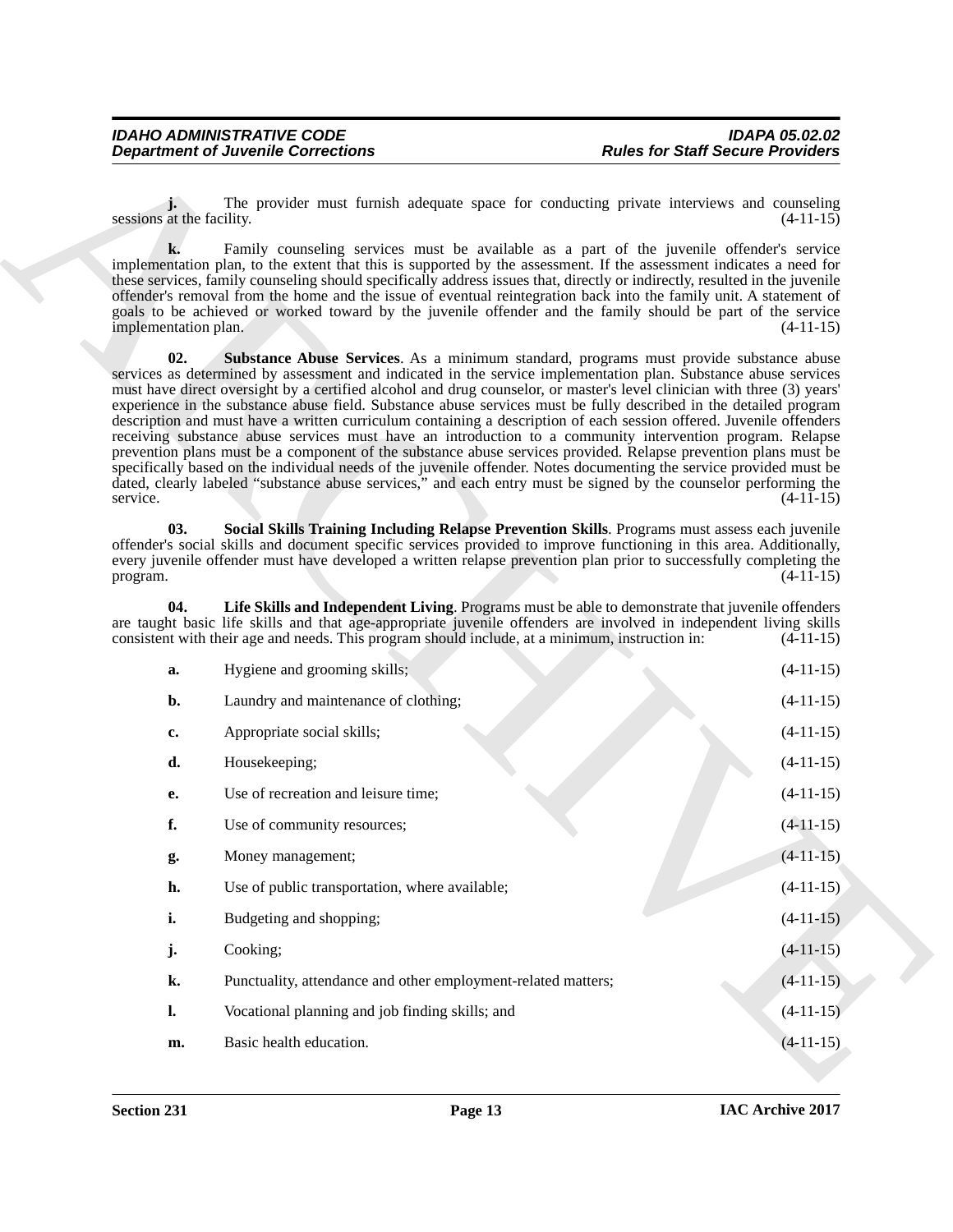### <span id="page-13-6"></span><span id="page-13-4"></span><span id="page-13-3"></span><span id="page-13-2"></span><span id="page-13-1"></span><span id="page-13-0"></span>**232. CASE MANAGEMENT REPORTING REQUIREMENTS.**

<span id="page-13-5"></span>

|                                | <b>Department of Juvenile Corrections</b>                                                                                                                                                                                                                                                                                                                                                                                                                                                                                                                                                                                                                                         | <b>Rules for Staff Secure Providers</b> |
|--------------------------------|-----------------------------------------------------------------------------------------------------------------------------------------------------------------------------------------------------------------------------------------------------------------------------------------------------------------------------------------------------------------------------------------------------------------------------------------------------------------------------------------------------------------------------------------------------------------------------------------------------------------------------------------------------------------------------------|-----------------------------------------|
| 05.                            | <b>Recreational Services</b> . Programs should have a written plan for providing recreational services<br>based on individual needs, interests, and functional levels of the population served.                                                                                                                                                                                                                                                                                                                                                                                                                                                                                   | $(4-11-15)$                             |
| a.                             | The recreational program should include indoor and outdoor activities. Activities should minimize<br>television and make use of a full array of activities that encourage both solitary entertainment and small group<br>interaction. An appropriately furnished area should be designated inside the facility for leisure activities. (4-11-15)                                                                                                                                                                                                                                                                                                                                  |                                         |
| b.                             | Programs should have staff educated and experienced in recreational programs to ensure good<br>planning, organizing, supervision, use of facility, and community activities. Recreational activities considered part of<br>the service implementation plan must be funded by the provider. The use of community recreational resources should<br>be maximized, as long as community safety is assured. The provider must arrange for the transportation and provide<br>the supervision required for any usage of community recreational resources. No juvenile offender shall be required to<br>pay to participate in recreational activities made available through the program. | $(4-11-15)$                             |
| 06.                            | <b>Transportation Services</b> . In all transport situations there must be at least one (1) assigned staff of<br>the same gender, or two (2) assigned staff of the opposite gender, as the juvenile offender being transported.                                                                                                                                                                                                                                                                                                                                                                                                                                                   |                                         |
|                                |                                                                                                                                                                                                                                                                                                                                                                                                                                                                                                                                                                                                                                                                                   | $(4-11-15)$                             |
| 232.                           | CASE MANAGEMENT REPORTING REQUIREMENTS.<br>Each juvenile offender's progress, or lack of progress, through these levels must be clearly documented and must be<br>related to documented behavior. Recommendations for release from department custody or transfer should be<br>substantiated by a documented pattern of behavioral change over a period of time. Recommendations for transfer to a<br>higher level of custody must be substantiated by a documented lack of progress over time, or by a serious or violent<br>incident which threatens the safety of others or the stability of the overall program.                                                              | $(4-11-15)$                             |
| 01.                            | Service Implementation Plan. Within thirty (30) calendar days of the juvenile offender's<br>admission into the program, a written service implementation plan must be developed. The service implementation<br>plan must address the specific goals identified in the service plan from the observation and assessment report. The<br>service implementation plan should, at a minimum, address the following areas as indicated by need:                                                                                                                                                                                                                                         | $(4-11-15)$                             |
| a.                             | Education and employment;                                                                                                                                                                                                                                                                                                                                                                                                                                                                                                                                                                                                                                                         | $(4-11-15)$                             |
| b.                             | Personality and behavior;                                                                                                                                                                                                                                                                                                                                                                                                                                                                                                                                                                                                                                                         | $(4-11-15)$                             |
| c.                             | Substance abuse;                                                                                                                                                                                                                                                                                                                                                                                                                                                                                                                                                                                                                                                                  | $(4-11-15)$                             |
| d.                             | Attitudes, values, and delinquent orientation;                                                                                                                                                                                                                                                                                                                                                                                                                                                                                                                                                                                                                                    | $(4-11-15)$                             |
| е.                             | Family circumstances and parenting;                                                                                                                                                                                                                                                                                                                                                                                                                                                                                                                                                                                                                                               | $(4-11-15)$                             |
| f.                             | Peer relations;                                                                                                                                                                                                                                                                                                                                                                                                                                                                                                                                                                                                                                                                   | $(4-11-15)$                             |
| g.                             | Leisure and recreation;                                                                                                                                                                                                                                                                                                                                                                                                                                                                                                                                                                                                                                                           | $(4-11-15)$                             |
| h.                             | Sexual misconduct;                                                                                                                                                                                                                                                                                                                                                                                                                                                                                                                                                                                                                                                                | $(4-11-15)$                             |
| i.                             | Specialized needs; and                                                                                                                                                                                                                                                                                                                                                                                                                                                                                                                                                                                                                                                            | $(4-11-15)$                             |
| and aftercare services needed. | Reintegration plan, including living arrangements upon release from department custody or transfer                                                                                                                                                                                                                                                                                                                                                                                                                                                                                                                                                                                | $(4-11-15)$                             |
| 02.                            | Juvenile Offender and Family Involvement. Each juvenile offender and, to the fullest extent<br>possible, the family should be involved in developing the service implementation plan, and in adjusting that plan<br>throughout the course of commitment.                                                                                                                                                                                                                                                                                                                                                                                                                          | $(4-11-15)$                             |
|                                |                                                                                                                                                                                                                                                                                                                                                                                                                                                                                                                                                                                                                                                                                   |                                         |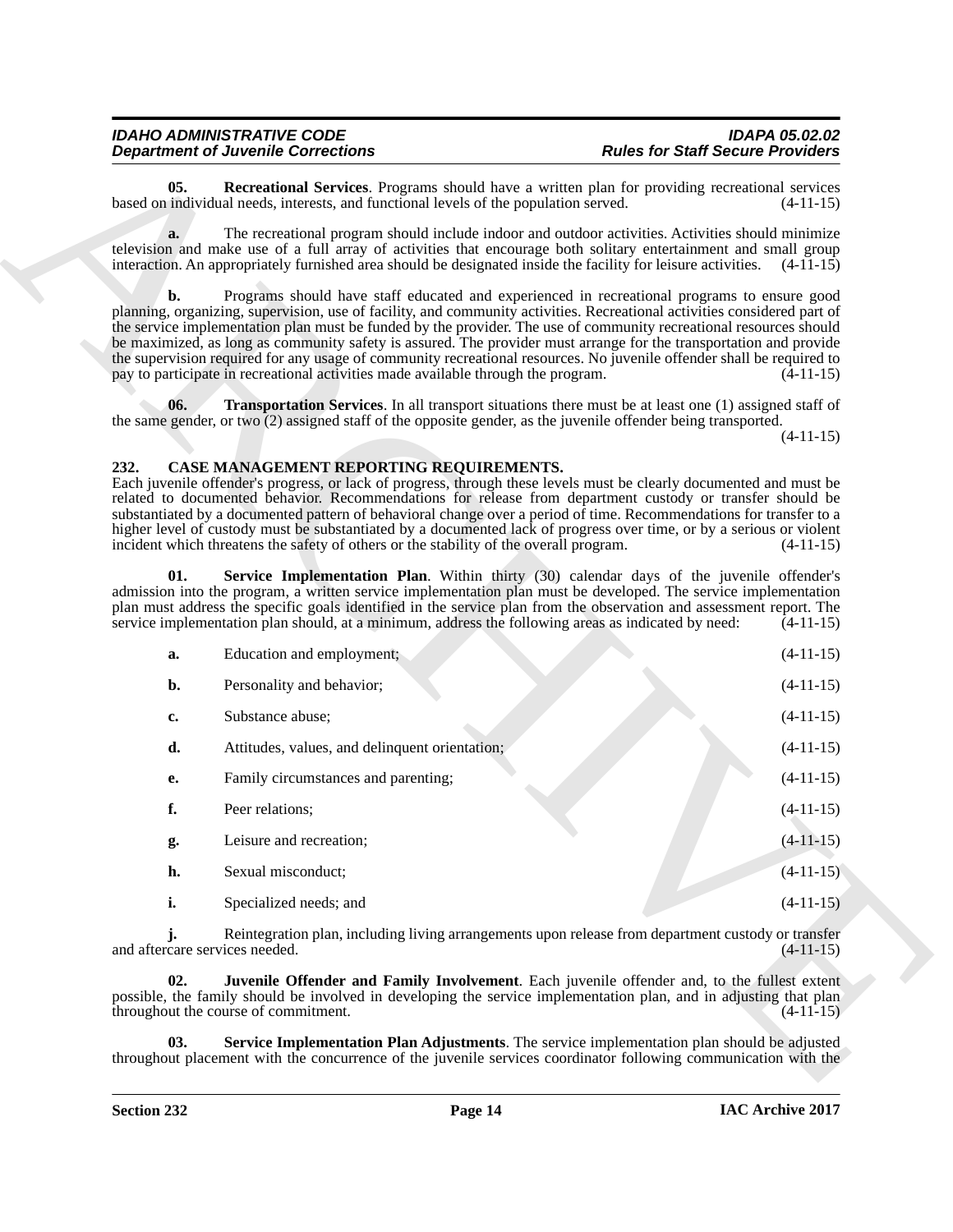<span id="page-14-6"></span><span id="page-14-5"></span><span id="page-14-4"></span><span id="page-14-3"></span><span id="page-14-1"></span>

|                                | <b>Department of Juvenile Corrections</b>                                                           | <b>Rules for Staff Secure Providers</b>                                                                                                                                                                                                                                                                                                                                                                                                                                                                                                                                                                                                                                                                        |                                                                                                                         |
|--------------------------------|-----------------------------------------------------------------------------------------------------|----------------------------------------------------------------------------------------------------------------------------------------------------------------------------------------------------------------------------------------------------------------------------------------------------------------------------------------------------------------------------------------------------------------------------------------------------------------------------------------------------------------------------------------------------------------------------------------------------------------------------------------------------------------------------------------------------------------|-------------------------------------------------------------------------------------------------------------------------|
|                                | identified, as goals are achieved, and as plans for reintegration are finalized.                    | community treatment team. Specifically, the service implementation plan should be adjusted as new needs are                                                                                                                                                                                                                                                                                                                                                                                                                                                                                                                                                                                                    | $(4-11-15)$                                                                                                             |
| 04.<br>supervisor.             |                                                                                                     | <b>Department Assessments.</b> Assessments provided by the department shall not be repeated by the<br>provider at the time of admission into the program without specific justification provided to the regional clinical                                                                                                                                                                                                                                                                                                                                                                                                                                                                                      | $(4-11-15)$                                                                                                             |
| 05.                            | and current risk level. In all cases, the provider must participate to the fullest extent possible. | Participation in the Progress Assessment/Reclassification. The provider may be asked by the<br>juvenile services coordinator to provide input necessary for periodic reassessments of the juvenile offender's progress                                                                                                                                                                                                                                                                                                                                                                                                                                                                                         | $(4-11-15)$                                                                                                             |
| 06.                            |                                                                                                     | <b>Progress Notes.</b> Monthly progress notes must be filed recording each juvenile offender's progress<br>toward completing the service implementation plan and submitted to the juvenile services coordinator.                                                                                                                                                                                                                                                                                                                                                                                                                                                                                               | $(4-11-15)$                                                                                                             |
| 07.                            | detail the level of involvement of the parent or guardian in treatment.                             | <b>Progress Report.</b> A written progress report must be submitted to the juvenile services coordinator<br>and any designees at least every two (2) months. The progress report should focus on areas of positive change in<br>behavior and attitudes, as well as on the factors required for a successful program completion (progress in community<br>protection, competency development, and accountability). Areas of need that were included in the service<br>implementation plan and identified in Subsection 232.01 of these rules should also be referenced in the progress<br>report. Each progress report should also note any changes or further development of the reintegration plan and should | $(4-11-15)$                                                                                                             |
| 08.                            | earlier than the date of the juvenile offender's reintegration staffing.                            | Relapse Prevention Plan. Prior to completing the program, the provider shall supply the juvenile<br>with the relapse prevention plan form provided by the department. The plan must address areas of risk identified in<br>the juvenile's service implementation plan, as well as interventions the juvenile will use to prevent future problems.<br>While in treatment the provider will solicit feedback from the juvenile services coordinator every thirty (30) calendar<br>days regarding the development of the juvenile's relapse prevention plan. The final relapse prevention plan is due no                                                                                                          | $(4-11-15)$                                                                                                             |
| 09.                            | completion of the program, and no later than the date of release. This recommendation must include: | Final Progress Report. A final progress report must be submitted to the juvenile services<br>coordinator and any designees no earlier than ten (10) calendar days prior to the juvenile offender's anticipated                                                                                                                                                                                                                                                                                                                                                                                                                                                                                                 | $(4-11-15)$                                                                                                             |
| a.                             | A current summary of the juvenile offender's progress;                                              |                                                                                                                                                                                                                                                                                                                                                                                                                                                                                                                                                                                                                                                                                                                | $(4-11-15)$                                                                                                             |
| b.                             |                                                                                                     | A summary of the efforts to reach the juvenile offender's goals and objectives, including education;                                                                                                                                                                                                                                                                                                                                                                                                                                                                                                                                                                                                           | $(4-11-15)$                                                                                                             |
| c.                             | Any unresolved goals or objectives;                                                                 |                                                                                                                                                                                                                                                                                                                                                                                                                                                                                                                                                                                                                                                                                                                | $(4-11-15)$                                                                                                             |
| d.                             |                                                                                                     | Recommendation for continuing services, including education, in the home community; and                                                                                                                                                                                                                                                                                                                                                                                                                                                                                                                                                                                                                        | $(4-11-15)$                                                                                                             |
| е.                             | The current address of the juvenile.                                                                |                                                                                                                                                                                                                                                                                                                                                                                                                                                                                                                                                                                                                                                                                                                | $(4-11-15)$                                                                                                             |
| 10.<br>well documented reason. |                                                                                                     | <b>Report Distribution.</b> Copies of the service implementation plan, progress reports, relapse<br>prevention plan, and final progress report must be distributed by the provider to the juvenile offender and the juvenile<br>services coordinator and any designees. The juvenile services coordinator will review and forward the progress report<br>to the juvenile probation officer, appropriate court, and parent or guardian, unless the juvenile offender's family has<br>been excluded from treatment by the juvenile services coordinator and the respective clinical supervisor for some                                                                                                          | $(4-11-15)$                                                                                                             |
| 233.                           | INDIVIDUAL COMMUNITY PASSES.                                                                        | Prior to granting any individual community pass to a juvenile offender, the provider must contact the juvenile                                                                                                                                                                                                                                                                                                                                                                                                                                                                                                                                                                                                 | probation officer and the juvenile services coordinator, to ensure that neither the court nor the department has placed |

### <span id="page-14-8"></span><span id="page-14-7"></span><span id="page-14-2"></span><span id="page-14-0"></span>**233. INDIVIDUAL COMMUNITY PASSES.**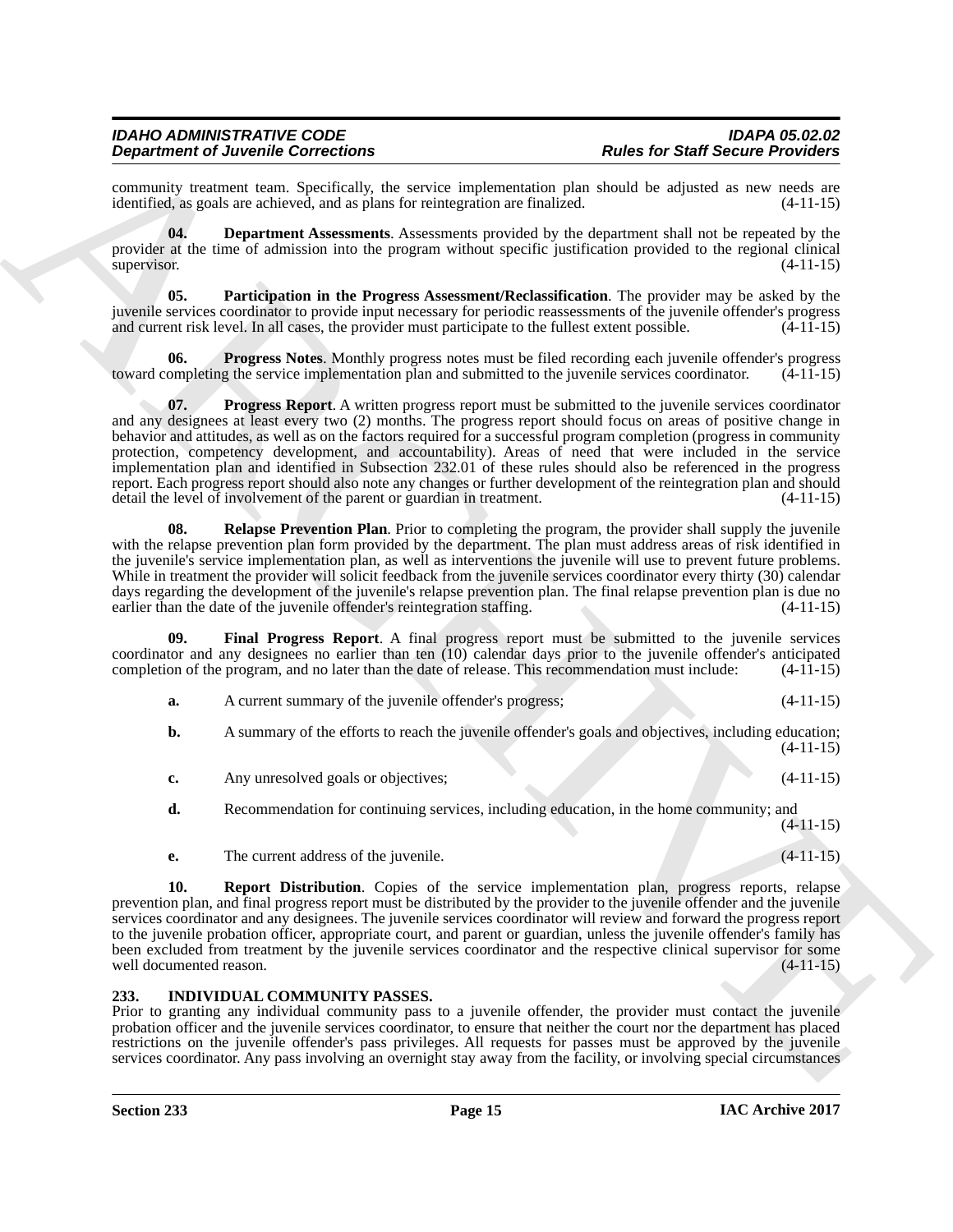<span id="page-15-3"></span>such as a sexual victim in the home, requires a written plan detailing supervision and safety measures to be taken, an itinerary for the visit, transportation plan, and must be approved in writing five (5) business days in advance by the juvenile services coordinator. Each time a juvenile offender leaves on and returns from an individual community pass, the provider must notify the juvenile correctional center in Nampa of this movement, promptly at the time that the juvenile offender leaves and returns. (4-11-15)

**Experimental de Concertes de la mandata de la mandata de la mandata de la mandata de la mandata de la mandata de la mandata de la mandata de la mandata de la mandata de la mandata de la mandata de la mandata de la mandat 01. Potential Risk to Public Safety**. Individual passes for juvenile offenders assigned to residential facilities should be considered as an integral part of the service implementation plan. However, in all cases, the potential risk to public safety and adequacy of home supervision must be considered prior to allowing a juvenile offender to return home. It is also important that passes not interfere with the ongoing treatment and supervision needed by juvenile offenders. Providers must provide parents or guardians with clearly written guidelines for approved passes, which must be signed by parents or guardians indicating their understanding and willingness to comply with those guidelines. The department's pass form may be used for this purpose. If the department's form is not used, the form signed and agreed to by the individual assuming responsibility for supervision must contain at least the following information: (4-11-15)

| The juvenile offender's name and date of birth;<br>$(4-11-15)$<br>a. |
|----------------------------------------------------------------------|
|----------------------------------------------------------------------|

**b.** The name, address and telephone number of the individual assuming responsibility; (4-11-15)

**c.** Authorized days, dates and times for the pass, including the specific date and time of departure and of return; (4-11-15) of return;  $(4-11-15)$ 

**d.** A complete listing of the anticipated locations and activities in which the juvenile offender is expected to be involved; (4-11-15)

| Specific plans for supervision and telephone checks to verify compliance with the pass conditions; |             |  |
|----------------------------------------------------------------------------------------------------|-------------|--|
|                                                                                                    | $(4-11-15)$ |  |

|     | A complete listing of the activities required during the pass;                                      | $(4-11-15)$ |
|-----|-----------------------------------------------------------------------------------------------------|-------------|
| g.  | Specific stipulations prohibiting:                                                                  | $(4-11-15)$ |
|     | The use of alcohol, tobacco, and drugs;                                                             | $(4-11-15)$ |
| ii. | Involvement in any illegal activity, or association with others who may be or have been involved in |             |

illegal behavior; (4-11-15)

| iii. | Participation in sexual relations of any kind; | $(4-11-15)$ |
|------|------------------------------------------------|-------------|
| 1V.  | Possession of any kind of firearm or weapon;   | $(4-11-15)$ |
| V.   | Any violation of the terms of probation; and   | $(4-11-15)$ |

**h.** Specific stipulations about search and drug testing upon return, and the possible consequences for of any of the terms of the pass agreement.  $(4-11-15)$ violation of any of the terms of the pass agreement.

<span id="page-15-1"></span>**02. Eligibility**. A juvenile offender must be in placement a minimum of thirty (30) calendar days to be eligible for any pass. Any exceptions due to extenuating circumstances must be approved by the juvenile services coordinator. (4-11-15) coordinator.  $(4-11-15)$ 

<span id="page-15-2"></span>**03. Frequency.** Frequency of passes must be consistent with the terms of the juvenile offender's contract with the department. (4-11-15) service implementation plan and provider's contract with the department.

<span id="page-15-0"></span>**04. Documentation**. Documentation of the exact date and time of the juvenile offender's departure from the program for a pass, and return, must be maintained along with complete information about the individual assuming physical custody, transportation, and supervision during the pass. (4-11-15) assuming physical custody, transportation, and supervision during the pass.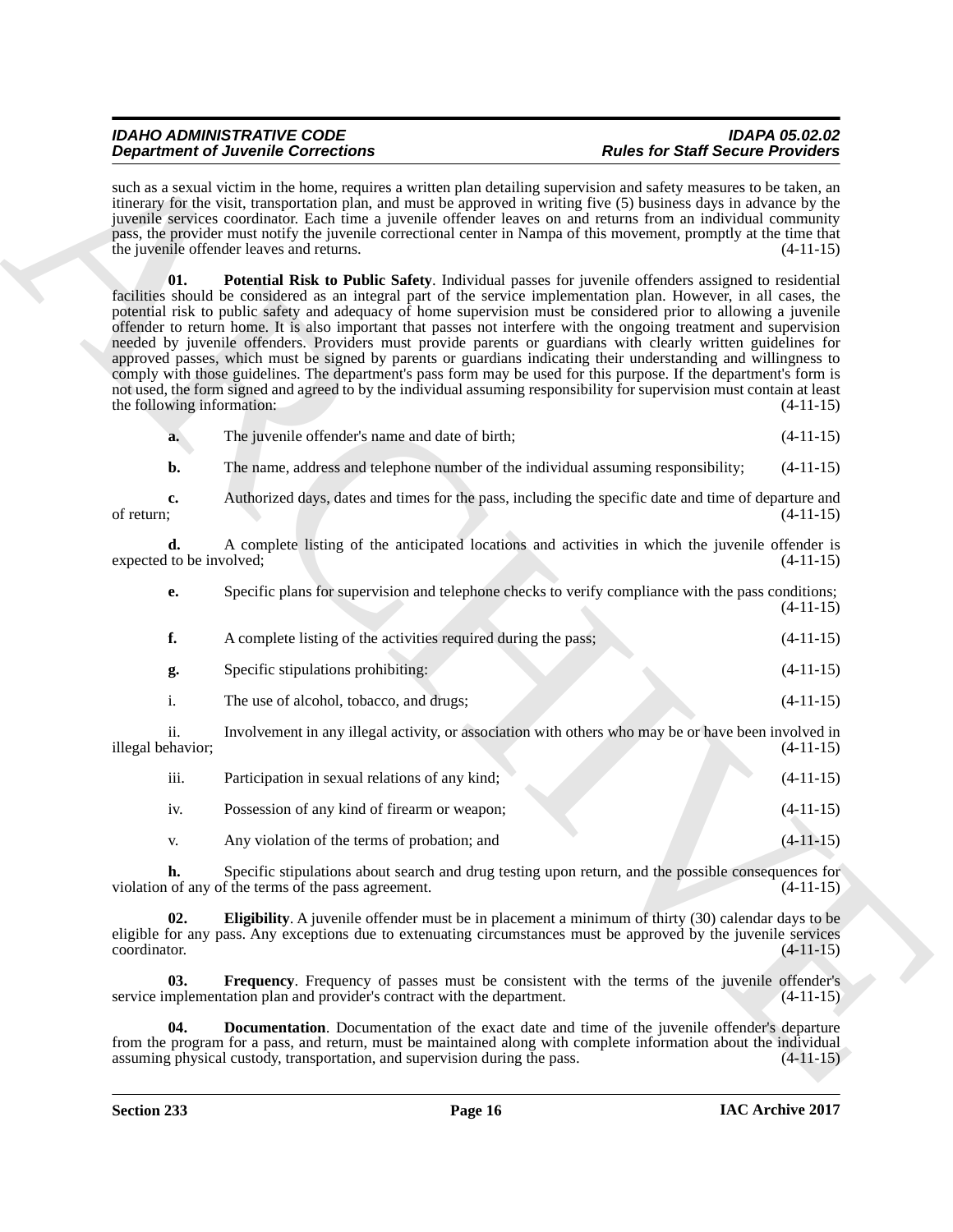<span id="page-16-2"></span><span id="page-16-0"></span>**234. GROUP ACTIVITIES OFF FACILITY GROUNDS.**

An activity plan and itinerary covering activities to be engaged in, when and where the group is going, how they will travel, how long they will stay, and why the activity is being planned must be submitted to the juvenile services coordinator at least five (5) business days prior to the activity. The activity plan must identify the specific risk elements associated with the activity and provide a safety plan for each of those risk elements. Routine, low risk activities within the local community adjacent to the facility do not require prior notice, and are to be conducted at the discretion of and under the responsibility of the provider. (4-11-15)

<span id="page-16-5"></span>**Recreational Activities**. A pass authorizing the participation of juvenile offenders in outdoor recreational or work activities with an increased risk, such as overnight trips, must be signed by the juvenile services coordinator and juvenile probation officer prior to the activity. Any proposed activity that involves horseback riding, boating, rappelling, rock climbing, or higher risk activity must also have the prior approval, in writing, of the department's regional superintendent. (4-11-15)

### <span id="page-16-6"></span>**02. Staff Requirements**. (4-11-15)

**a.** A basic first aid kit will be taken with the group. At least one (1) person certified in first aid and CPR must accompany the group. (4-11-15)

**b.** Swimming, boating, or rafting will only be allowed when a staff in attendance has certification in rescue and water safety, or if a lifeguard is on duty. All juvenile offenders involved in boating or rafting activities must wear an approved personal flotation device.  $(4-11-15)$ must wear an approved personal flotation device.

**c.** A staff to juvenile offender ratio of one to six (1:6) will be adhered to as a minimum unless there is a reason to require more staff. The risk level of the activity, as well as any physical disabilities, high client irresponsibility, mental deficiencies, or inclusion of groups of juvenile offenders under age twelve (12), are some reasons to consider additional staff. reasons to consider additional staff.

**d.** All participants will be recorded in the activity plan and identified as program clients, staff, or volunteers. The individual staff or volunteer satisfying the above first aid and CPR requirements must be identified in the plan.  $(4-11-15)$ 

**e.** There will be no consumption of alcoholic beverages or illicit drugs by staff or juvenile offenders, or volunteers while engaged in any agency-sponsored trip or activity.  $(4-11-15)$ interns, or volunteers while engaged in any agency-sponsored trip or activity.

**Consent Forms**. Recreational activities identified as presenting a higher risk require prior written approval in accordance with Subsection 234.01 of these rules. Each juvenile offender must have prior written consent from a parent or guardian, if available, and the department's regional superintendent. Consent must include:

(4-11-15)

<span id="page-16-4"></span>

| а. | Permission for the juvenile offender's participation; | $(4-11-15)$ |
|----|-------------------------------------------------------|-------------|
|    | Acknowledgement of planned activities; and            | $(4-11-15)$ |

<span id="page-16-3"></span>**c.** Permission for the provider to seek or administer necessary medical attention in an emergency.  $(4-11-15)$ 

**Department of Juvenile Connections**<br>
24 (BADNEY CONNECTIVE GROUNDS,<br>
24 (BADNEY CONNECTIVE GROUNDS, sure and the Start of Properties of the Start of the Start of the Start of the Start of the Start of the Start of the St **04. Activity Reports**. At the conclusion of each overnight or high risk recreational activity pass, the provider must document in the juvenile offender's file and include in the progress report, any significant positive or negative events that transpired while the juvenile offender was on pass. Any unusual occurrences must be reported to the juvenile services coordinator and documented on an incident report as identified in IDAPA 05.02.01.241, "Rules for Residential Treatment Providers." A drug screening urinalysis may be conducted on each returning juvenile offender, at the expense of the provider, and the results of that exam reported to the juvenile services coordinator. (4-11-15)

### <span id="page-16-7"></span><span id="page-16-1"></span>**235. OUT-OF-STATE TRAVEL.**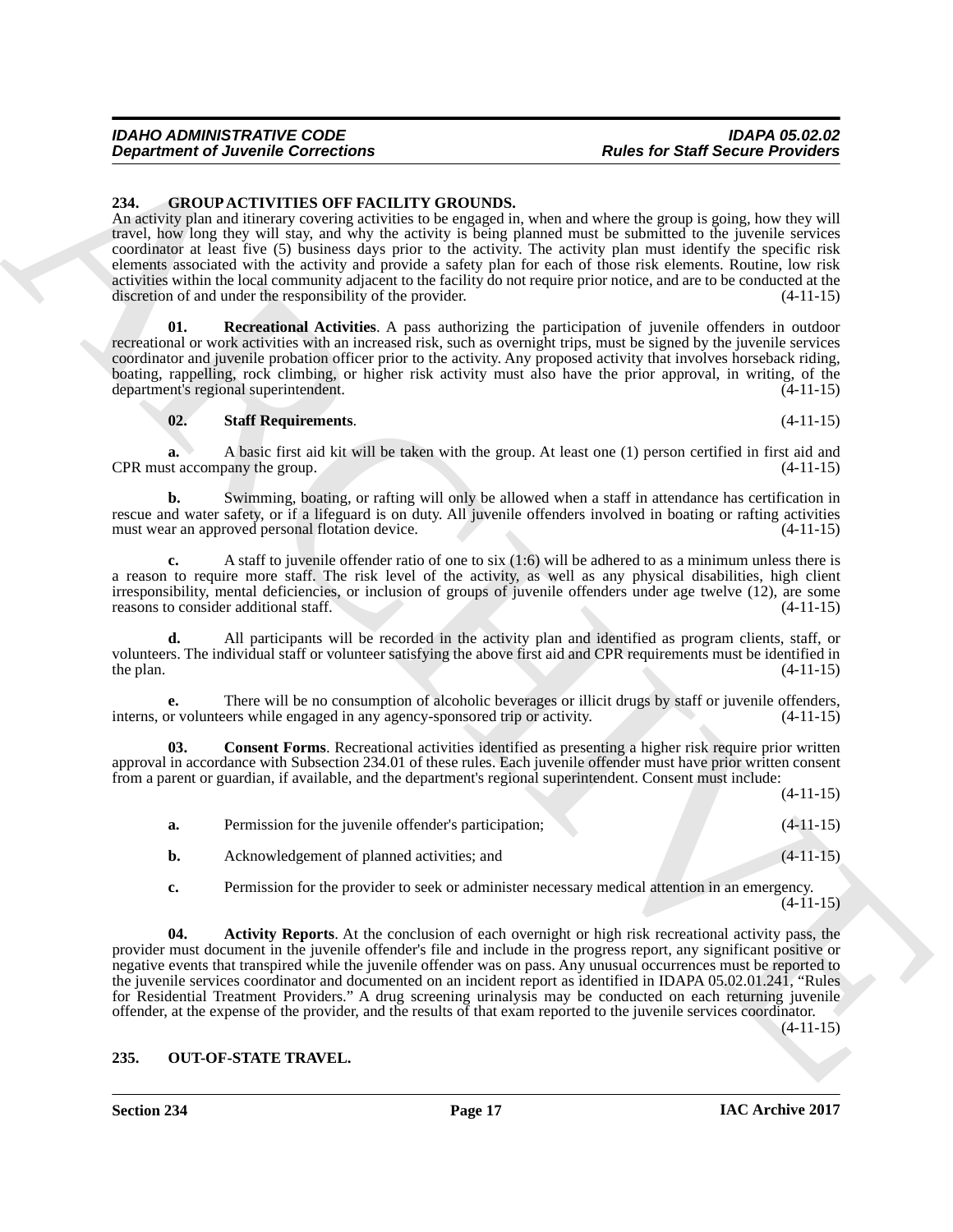<span id="page-17-4"></span>

| sequence of action and approval is as follows:<br>01.<br>writing fourteen (14) business days in advance of the scheduled trip with the following:<br>Dates of the scheduled trip;<br>a.<br>Location of the trip;<br>b.<br>Purpose of the trip;<br>c.<br>d.<br>Transportation arrangements;<br>phone number); and<br>f.<br>Who is going, such as juvenile offender, and name and position of staff.<br>02.<br>travel.<br>03.<br>requires a travel permit and compliance with the Interstate Compact for Juveniles.<br>DRUG SCREENS OF JUVENILE OFFENDERS.<br>236.<br>immediately be reported to the juvenile services coordinator.<br>237.<br>PLANNING FOR RELEASE OR TRANSFER.<br>01.<br>plan for reintegration.<br>02.<br>regional clinical supervisor and regional superintendent.<br>03.<br>possible after admission to a program.<br>04.<br>department will make the final decision regarding transfer or release from department custody. | When a residential treatment provider is planning an out-of-state trip for any of its juvenile offenders, the facility<br>administrator must obtain prior written authorization from the regional clinical supervisor or designee. The necessary<br><b>Notification</b> . The residential treatment provider must notify the juvenile services coordinator in<br>Where the juvenile offender will be staying if overnight accommodations are required (address and<br><b>Prior Approval.</b> The program director must obtain all necessary approvals prior to authorizing<br>Interstate Compact for Juveniles. Any out-of-state travel for more than twenty-four (24) hours<br>Drug screens may be done randomly or on an as needed basis, at the provider's expense, with the approval of the<br>provider's program director. A record must be kept of all drug screens and results. A positive drug screen must<br>Aftercare Planning. Programs must promote continuity in programming and services for juvenile<br>offenders after they leave the program by assuring that essential information is forwarded to those agencies that will<br>be providing services to the juvenile offenders, and working closely with department staff throughout placement to<br>Approval. Reintegration, by release from department custody or transfer, must not take place<br>without the involvement of the department's assigned juvenile services coordinator, and the approval in writing of the<br>Department Concurrence. Preparation for reintegration of a juvenile offender begins with the<br>initial development of a service plan and is an ongoing process throughout the juvenile offender's program. Criteria<br>for the juvenile offender's release from department custody or transfer must be explained to the juvenile as soon as<br><b>Reintegration Staffing.</b> The juvenile services coordinator shall convene a reintegration staffing,<br>which will include the juvenile offender's probation officer, the provider, the juvenile offender's parent or guardian,<br>an education representative, and the juvenile offender. At a minimum, a review of the plans to address any ongoing<br>medical or mental health, substance abuse, social skills, education, vocation, independent living, and other special<br>needs will be conducted. The juvenile offender's relapse prevention plan shall be reviewed by the juvenile probation<br>officer, the juvenile's parent or guardian, the education representative and juvenile services coordinator. Based upon<br>the results of that staffing and pending juvenile services coordinator approval of the relapse prevention plan, the<br>05.<br><b>Check-Out Procedures.</b> Prior to the release from department custody or transfer, the provider | <b>Department of Juvenile Corrections</b> | <b>Rules for Staff Secure Providers</b> |
|------------------------------------------------------------------------------------------------------------------------------------------------------------------------------------------------------------------------------------------------------------------------------------------------------------------------------------------------------------------------------------------------------------------------------------------------------------------------------------------------------------------------------------------------------------------------------------------------------------------------------------------------------------------------------------------------------------------------------------------------------------------------------------------------------------------------------------------------------------------------------------------------------------------------------------------------|---------------------------------------------------------------------------------------------------------------------------------------------------------------------------------------------------------------------------------------------------------------------------------------------------------------------------------------------------------------------------------------------------------------------------------------------------------------------------------------------------------------------------------------------------------------------------------------------------------------------------------------------------------------------------------------------------------------------------------------------------------------------------------------------------------------------------------------------------------------------------------------------------------------------------------------------------------------------------------------------------------------------------------------------------------------------------------------------------------------------------------------------------------------------------------------------------------------------------------------------------------------------------------------------------------------------------------------------------------------------------------------------------------------------------------------------------------------------------------------------------------------------------------------------------------------------------------------------------------------------------------------------------------------------------------------------------------------------------------------------------------------------------------------------------------------------------------------------------------------------------------------------------------------------------------------------------------------------------------------------------------------------------------------------------------------------------------------------------------------------------------------------------------------------------------------------------------------------------------------------------------------------------------------------------------------------------------------------------------------------------------------------------------------------------------------------------------------------------------------------------------------------------------------------------------------------------------------------------------------------------------------------------------------------------------------------------------------------------------------------------------------------------------------------------------------------------|-------------------------------------------|-----------------------------------------|
|                                                                                                                                                                                                                                                                                                                                                                                                                                                                                                                                                                                                                                                                                                                                                                                                                                                                                                                                                |                                                                                                                                                                                                                                                                                                                                                                                                                                                                                                                                                                                                                                                                                                                                                                                                                                                                                                                                                                                                                                                                                                                                                                                                                                                                                                                                                                                                                                                                                                                                                                                                                                                                                                                                                                                                                                                                                                                                                                                                                                                                                                                                                                                                                                                                                                                                                                                                                                                                                                                                                                                                                                                                                                                                                                                                                           |                                           | $(4-11-15)$                             |
|                                                                                                                                                                                                                                                                                                                                                                                                                                                                                                                                                                                                                                                                                                                                                                                                                                                                                                                                                |                                                                                                                                                                                                                                                                                                                                                                                                                                                                                                                                                                                                                                                                                                                                                                                                                                                                                                                                                                                                                                                                                                                                                                                                                                                                                                                                                                                                                                                                                                                                                                                                                                                                                                                                                                                                                                                                                                                                                                                                                                                                                                                                                                                                                                                                                                                                                                                                                                                                                                                                                                                                                                                                                                                                                                                                                           |                                           | $(4-11-15)$                             |
|                                                                                                                                                                                                                                                                                                                                                                                                                                                                                                                                                                                                                                                                                                                                                                                                                                                                                                                                                |                                                                                                                                                                                                                                                                                                                                                                                                                                                                                                                                                                                                                                                                                                                                                                                                                                                                                                                                                                                                                                                                                                                                                                                                                                                                                                                                                                                                                                                                                                                                                                                                                                                                                                                                                                                                                                                                                                                                                                                                                                                                                                                                                                                                                                                                                                                                                                                                                                                                                                                                                                                                                                                                                                                                                                                                                           |                                           | $(4-11-15)$                             |
|                                                                                                                                                                                                                                                                                                                                                                                                                                                                                                                                                                                                                                                                                                                                                                                                                                                                                                                                                |                                                                                                                                                                                                                                                                                                                                                                                                                                                                                                                                                                                                                                                                                                                                                                                                                                                                                                                                                                                                                                                                                                                                                                                                                                                                                                                                                                                                                                                                                                                                                                                                                                                                                                                                                                                                                                                                                                                                                                                                                                                                                                                                                                                                                                                                                                                                                                                                                                                                                                                                                                                                                                                                                                                                                                                                                           |                                           | $(4-11-15)$                             |
|                                                                                                                                                                                                                                                                                                                                                                                                                                                                                                                                                                                                                                                                                                                                                                                                                                                                                                                                                |                                                                                                                                                                                                                                                                                                                                                                                                                                                                                                                                                                                                                                                                                                                                                                                                                                                                                                                                                                                                                                                                                                                                                                                                                                                                                                                                                                                                                                                                                                                                                                                                                                                                                                                                                                                                                                                                                                                                                                                                                                                                                                                                                                                                                                                                                                                                                                                                                                                                                                                                                                                                                                                                                                                                                                                                                           |                                           | $(4-11-15)$                             |
|                                                                                                                                                                                                                                                                                                                                                                                                                                                                                                                                                                                                                                                                                                                                                                                                                                                                                                                                                |                                                                                                                                                                                                                                                                                                                                                                                                                                                                                                                                                                                                                                                                                                                                                                                                                                                                                                                                                                                                                                                                                                                                                                                                                                                                                                                                                                                                                                                                                                                                                                                                                                                                                                                                                                                                                                                                                                                                                                                                                                                                                                                                                                                                                                                                                                                                                                                                                                                                                                                                                                                                                                                                                                                                                                                                                           |                                           | $(4-11-15)$                             |
|                                                                                                                                                                                                                                                                                                                                                                                                                                                                                                                                                                                                                                                                                                                                                                                                                                                                                                                                                |                                                                                                                                                                                                                                                                                                                                                                                                                                                                                                                                                                                                                                                                                                                                                                                                                                                                                                                                                                                                                                                                                                                                                                                                                                                                                                                                                                                                                                                                                                                                                                                                                                                                                                                                                                                                                                                                                                                                                                                                                                                                                                                                                                                                                                                                                                                                                                                                                                                                                                                                                                                                                                                                                                                                                                                                                           |                                           | $(4-11-15)$                             |
|                                                                                                                                                                                                                                                                                                                                                                                                                                                                                                                                                                                                                                                                                                                                                                                                                                                                                                                                                |                                                                                                                                                                                                                                                                                                                                                                                                                                                                                                                                                                                                                                                                                                                                                                                                                                                                                                                                                                                                                                                                                                                                                                                                                                                                                                                                                                                                                                                                                                                                                                                                                                                                                                                                                                                                                                                                                                                                                                                                                                                                                                                                                                                                                                                                                                                                                                                                                                                                                                                                                                                                                                                                                                                                                                                                                           |                                           | $(4-11-15)$                             |
|                                                                                                                                                                                                                                                                                                                                                                                                                                                                                                                                                                                                                                                                                                                                                                                                                                                                                                                                                |                                                                                                                                                                                                                                                                                                                                                                                                                                                                                                                                                                                                                                                                                                                                                                                                                                                                                                                                                                                                                                                                                                                                                                                                                                                                                                                                                                                                                                                                                                                                                                                                                                                                                                                                                                                                                                                                                                                                                                                                                                                                                                                                                                                                                                                                                                                                                                                                                                                                                                                                                                                                                                                                                                                                                                                                                           |                                           | $(4-11-15)$                             |
|                                                                                                                                                                                                                                                                                                                                                                                                                                                                                                                                                                                                                                                                                                                                                                                                                                                                                                                                                |                                                                                                                                                                                                                                                                                                                                                                                                                                                                                                                                                                                                                                                                                                                                                                                                                                                                                                                                                                                                                                                                                                                                                                                                                                                                                                                                                                                                                                                                                                                                                                                                                                                                                                                                                                                                                                                                                                                                                                                                                                                                                                                                                                                                                                                                                                                                                                                                                                                                                                                                                                                                                                                                                                                                                                                                                           |                                           | $(4-11-15)$                             |
|                                                                                                                                                                                                                                                                                                                                                                                                                                                                                                                                                                                                                                                                                                                                                                                                                                                                                                                                                |                                                                                                                                                                                                                                                                                                                                                                                                                                                                                                                                                                                                                                                                                                                                                                                                                                                                                                                                                                                                                                                                                                                                                                                                                                                                                                                                                                                                                                                                                                                                                                                                                                                                                                                                                                                                                                                                                                                                                                                                                                                                                                                                                                                                                                                                                                                                                                                                                                                                                                                                                                                                                                                                                                                                                                                                                           |                                           | $(4-11-15)$                             |
|                                                                                                                                                                                                                                                                                                                                                                                                                                                                                                                                                                                                                                                                                                                                                                                                                                                                                                                                                |                                                                                                                                                                                                                                                                                                                                                                                                                                                                                                                                                                                                                                                                                                                                                                                                                                                                                                                                                                                                                                                                                                                                                                                                                                                                                                                                                                                                                                                                                                                                                                                                                                                                                                                                                                                                                                                                                                                                                                                                                                                                                                                                                                                                                                                                                                                                                                                                                                                                                                                                                                                                                                                                                                                                                                                                                           |                                           |                                         |
|                                                                                                                                                                                                                                                                                                                                                                                                                                                                                                                                                                                                                                                                                                                                                                                                                                                                                                                                                |                                                                                                                                                                                                                                                                                                                                                                                                                                                                                                                                                                                                                                                                                                                                                                                                                                                                                                                                                                                                                                                                                                                                                                                                                                                                                                                                                                                                                                                                                                                                                                                                                                                                                                                                                                                                                                                                                                                                                                                                                                                                                                                                                                                                                                                                                                                                                                                                                                                                                                                                                                                                                                                                                                                                                                                                                           |                                           | $(4-11-15)$                             |
|                                                                                                                                                                                                                                                                                                                                                                                                                                                                                                                                                                                                                                                                                                                                                                                                                                                                                                                                                |                                                                                                                                                                                                                                                                                                                                                                                                                                                                                                                                                                                                                                                                                                                                                                                                                                                                                                                                                                                                                                                                                                                                                                                                                                                                                                                                                                                                                                                                                                                                                                                                                                                                                                                                                                                                                                                                                                                                                                                                                                                                                                                                                                                                                                                                                                                                                                                                                                                                                                                                                                                                                                                                                                                                                                                                                           |                                           | $(4-11-15)$                             |
|                                                                                                                                                                                                                                                                                                                                                                                                                                                                                                                                                                                                                                                                                                                                                                                                                                                                                                                                                |                                                                                                                                                                                                                                                                                                                                                                                                                                                                                                                                                                                                                                                                                                                                                                                                                                                                                                                                                                                                                                                                                                                                                                                                                                                                                                                                                                                                                                                                                                                                                                                                                                                                                                                                                                                                                                                                                                                                                                                                                                                                                                                                                                                                                                                                                                                                                                                                                                                                                                                                                                                                                                                                                                                                                                                                                           |                                           | $(4-11-15)$                             |
|                                                                                                                                                                                                                                                                                                                                                                                                                                                                                                                                                                                                                                                                                                                                                                                                                                                                                                                                                |                                                                                                                                                                                                                                                                                                                                                                                                                                                                                                                                                                                                                                                                                                                                                                                                                                                                                                                                                                                                                                                                                                                                                                                                                                                                                                                                                                                                                                                                                                                                                                                                                                                                                                                                                                                                                                                                                                                                                                                                                                                                                                                                                                                                                                                                                                                                                                                                                                                                                                                                                                                                                                                                                                                                                                                                                           |                                           | $(4-11-15)$                             |

### <span id="page-17-5"></span><span id="page-17-3"></span><span id="page-17-2"></span><span id="page-17-0"></span>**236. DRUG SCREENS OF JUVENILE OFFENDERS.**

### <span id="page-17-11"></span><span id="page-17-10"></span><span id="page-17-9"></span><span id="page-17-8"></span><span id="page-17-7"></span><span id="page-17-6"></span><span id="page-17-1"></span>**237. PLANNING FOR RELEASE OR TRANSFER.**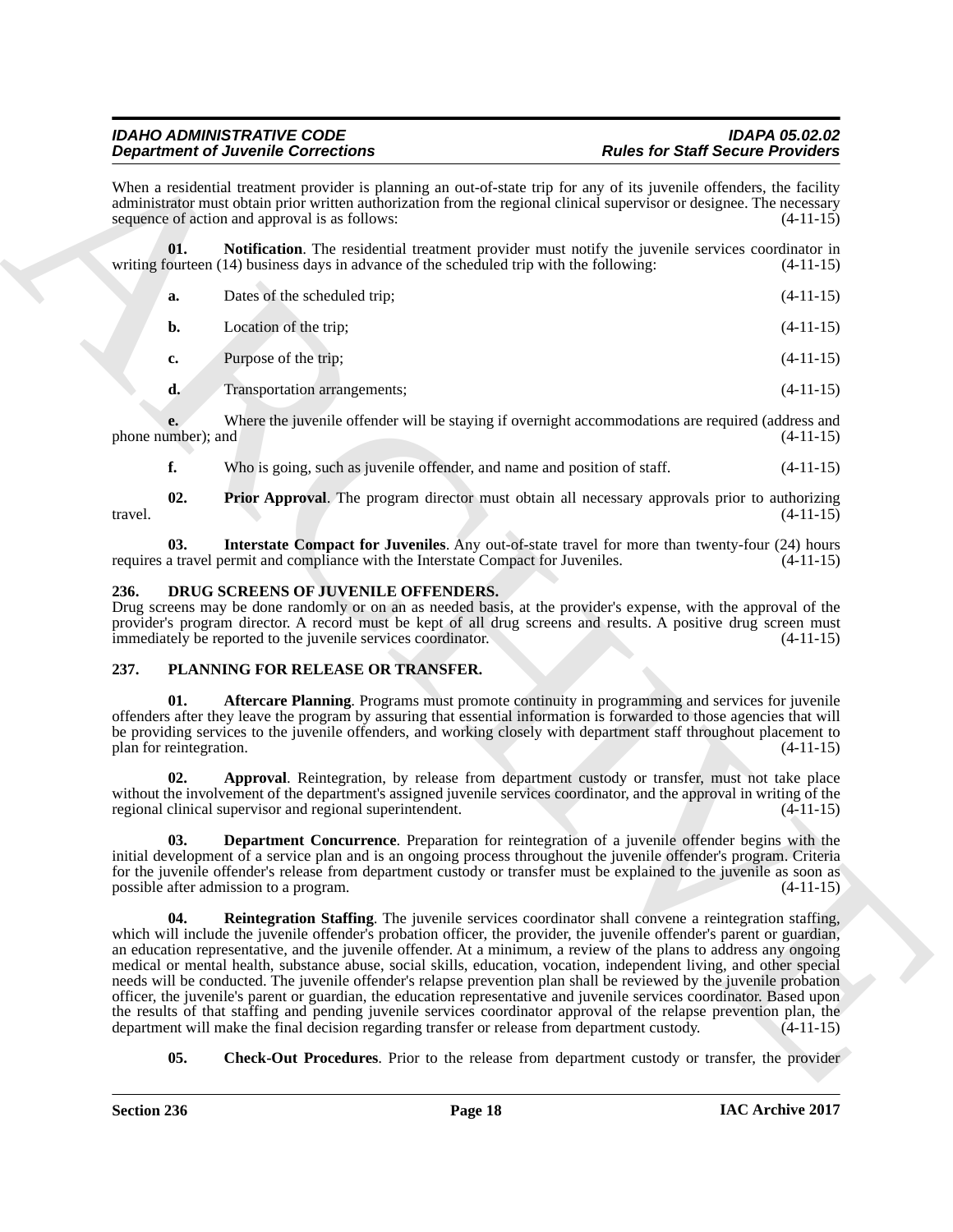must have completed a Provider Juvenile Check-Out Form supplied by the department. The form must be dated, signed by the juvenile offender, and forwarded to the juvenile services coordinator and any designees on the actual date that the juvenile offender leaves the program. (4-11-15) date that the juvenile offender leaves the program.

**a.** The provider must provide the juvenile's Medicaid card, and a thirty (30) day supply of all medications or a thirty (30) day prescription signed by the physician to the individual or agency authorized to transport the invenile offender. (4-11-15) transport the juvenile offender.

**b.** Within two (2) business days after a juvenile offender leaves the facility or program, the provider must send any available dental or medical records to the privacy officer at the juvenile correctional center in Nampa. (4-11-15)

**c.** Within two (2) business days after a juvenile offender leaves the facility or program, the provider must send a report showing the juvenile offender's total hours, credits, and associated grades directly to the juvenile correctional center in Nampa. The provider must maintain adequate documentation to support the submitted education reports. Timely receipt of these records is critical to assist the transition of the juvenile offender to another educational facility. (4-11-15) educational facility.

### <span id="page-18-4"></span>**06. Termination Prior to Completion**. (4-11-15)

**a.** When a provider believes a juvenile offender is at risk for transfer prior to program completion, the juvenile services coordinator must be notified as far in advance as possible so that a staffing with the regional clinical supervisor and, if necessary, the department's regional superintendent, may be held. The purpose of this staffing is to consider the circumstances which may require the transfer, and to make every effort to address the concerns with the provider to avoid the necessity of making another placement. The provider must document these efforts at problem solving. The department will make a decision about transfer based upon the results of this staffing and any subsequent work agreed upon with the provider. The provider can request transfer of a juvenile offender in the following circumstances: (4-11-15) following circumstances:

i. A pattern of documented behavior clearly indicating a lack of progress; or (4-11-15)

ii. Commission of one (1) or more serious or violent incidents that jeopardize the safety and security duals or the program. (4-11-15) of individuals or the program.

**b.** In matters involving life, health, and safety of any juvenile in department custody, the department nove the juvenile offender immediately.  $(4-11-15)$ shall remove the juvenile offender immediately.

**c.** A final progress report must include, at a minimum, a report on progress or lack of progress on all service implementation plan areas, and recommendations for follow-up. The report must be forwarded to the juvenile services coordinator within twenty-four (24) hours of release from department custody or transfer prior to program completion.  $(4-11-15)$ 

### <span id="page-18-0"></span>**238. -- 249. (RESERVED)**

### <span id="page-18-3"></span><span id="page-18-2"></span><span id="page-18-1"></span>**250. EDUCATION SERVICES.**

**Dependent of Alexander Contents of Alexander State and State and State and State and State and State and State and State and State and State and State and State and State and State and State and State and State and State 01. Appropriate Services**. The provider must ensure that each juvenile offender is given appropriate educational and vocational services that are consistent with the juvenile offender's abilities and needs, taking into consideration age, level of functioning, and any educational requirements specified by state or federal law. Providers must assure that educational services provided as a part of an overall program play an integral part in the process of reclaiming juvenile offenders to responsible roles in society. Educational services must strive to facilitate positive behavior change by helping juvenile offenders to develop abilities in academic, workplace, and technological areas; to restructure harmful or limiting cognitive patterns; and, to adopt appropriate social interactions skills. Educational services provided by providers must use whatever combination of approaches and motivations that will best facilitate the learning process in conjunction with the service implementation plan. All educational services provided must meet all mandates of the Elementary Secondary Education Act (ESEA), the Individuals with Disabilities Education Act (IDEA), the Family Educational Rights and Privacy Act (FERPA), and the Rehabilitation Act of 1973 (Section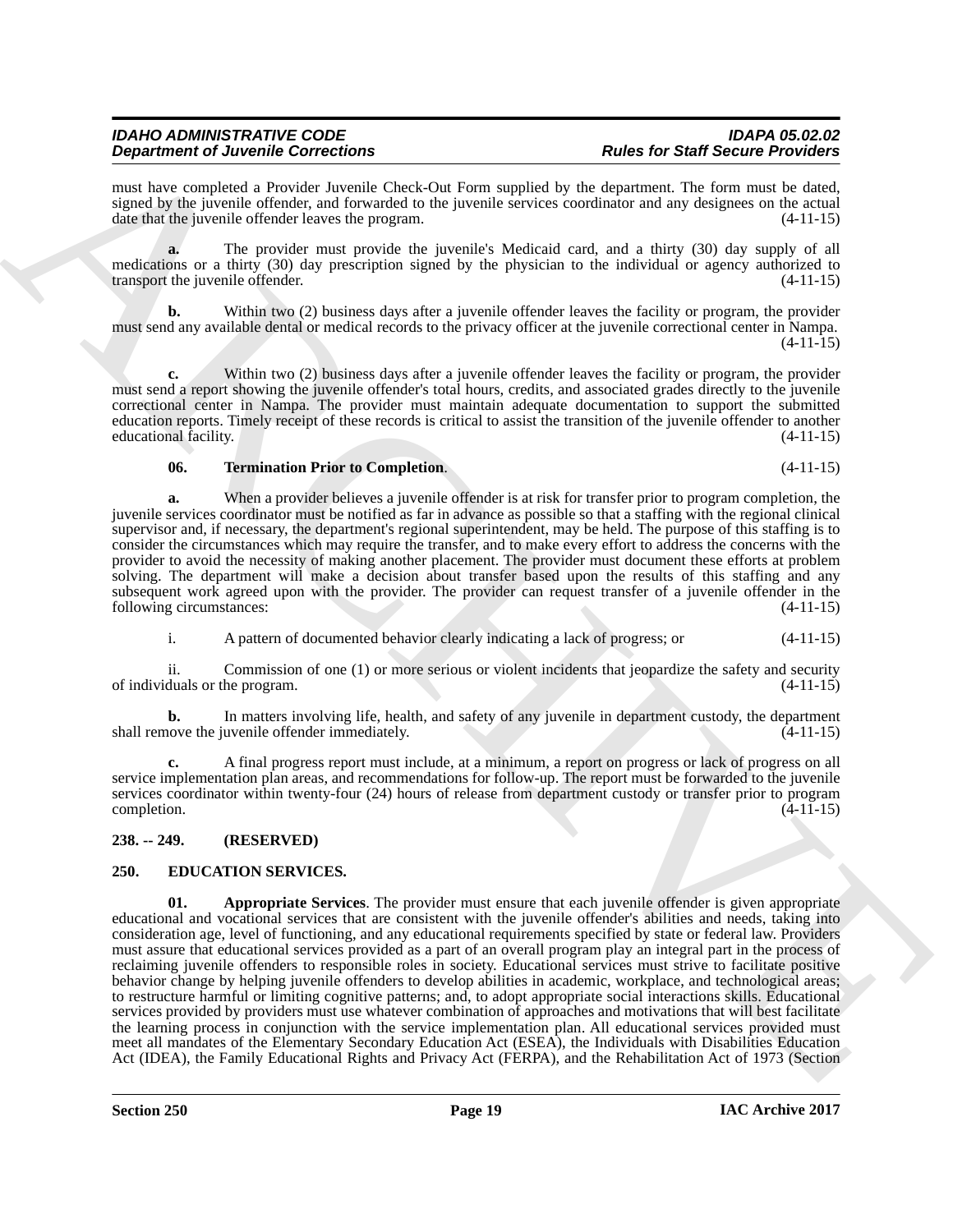<span id="page-19-4"></span>

504). (4-11-15)

**02. Mandatory Enrollment**. Providers must ensure that all juvenile offenders involved in their programs who are of mandatory school age in the applicable state, or who have not yet obtained a General Educational Development (GED) or high school diploma, are enrolled in a school system or in a program approved and certified by the applicable state's Department of Education to provide both special education and other services. For those who have obtained a GED or high school diploma, an appropriate educational and vocational service must be provided in accordance with the service implementation plan. (4-11-15)

<span id="page-19-1"></span>**03. Cooperative Relationships**. Providers may provide educational services through a cooperative agreement with the local education agency or through an in-house educational program administered by the provider. If a local education agency provides the services, it is expected that the provider will have a written agreement with a local education agency that clearly defines the services that will be provided in the contract facility. The written agreement must include, at a minimum, all of the following: (4-11-15)

**a.** Level of participation in reintegration planning for each juvenile offender; (4-11-15)

**b.** That grades will be submitted, as required in Subsection 237.05 of these rules, within two (2) business days of transfer or release from department custody; (4-11-15)

**c.** Curriculum for special education services, if appropriate; (4-11-15)

<span id="page-19-2"></span>**d.** A plan for the provision of state required testing; and (4-11-15)

**e.** Types of services that will be provided beyond the established limits of the regular school year for of district. that school district.

**04. Costs of Educational Services**. If a local education agency agreement is developed, the Idaho Department of Education will flow education funds to the local education agency in a manner consistent with current legislative funding mandates. A copy of the memorandum of understanding between the provider and the local education agency must be provided to the department, and the source of funds to cover the costs for educational services clearly accounted for in the budget. If the provider elects to provide the services in-house, the cost of educational services will be included in the daily contract rate. The provider will not be eligible to receive educational funding through both of these sources. (4-11-15)

<span id="page-19-3"></span><span id="page-19-0"></span>**05. Accreditation Requirements**. Each provider serving juvenile offenders, who have been committed to the department, will have, or contract with, an education program that will meet the accreditation standards of the Northwest Association of Schools or equivalent associating organization, or the applicable state's Department of Education. (4-11-15)

**Department of Juvenile Connections**<br>
Space for Sink for Sink for Sink for Sink for Sink for Sink for Sink for Sink for Sink for Sink for Sink for Sink for Sink for Sink for Sink for Sink for Sink for Sink for Sink for Si **06. Educational Assessment**. Federal and state laws mandate that juvenile offenders be provided with an appropriate education. Providers are responsible for providing an educational track which will best serve the needs of each juvenile offender, as determined by the assessment provided by the department through the observation and assessment process, or as determined by an assessment completed by a local school district. A copy of the relevant assessment and related current and valid education plan, as well as all supporting documentation for each juvenile offender, must be maintained in a separate file and must be available to the department and to the Idaho Department of Education. A copy of the IEP and all supporting documentation must be sent to the department's education records manager within ten (10) business days or less of its completion for inclusion in the juvenile offender's permanent school records that are maintained at the juvenile correctional center in Nampa. (4-11-15)

**a.** Providers are responsible for ongoing, yearly reassessment of each juvenile offender's progress within the education program as well as documenting and reporting that progress. This responsibility extends to completing a reassessment just prior to release from department custody or transfer, and reporting academic gain both for individual juvenile offenders as well as composite data for the education program overall. (4-11-15)

**b.** Consistent with statewide educational standards, providers are responsible for assuring that each juvenile offender is tested in accordance with the applicable state's assessment schedule and all required measures.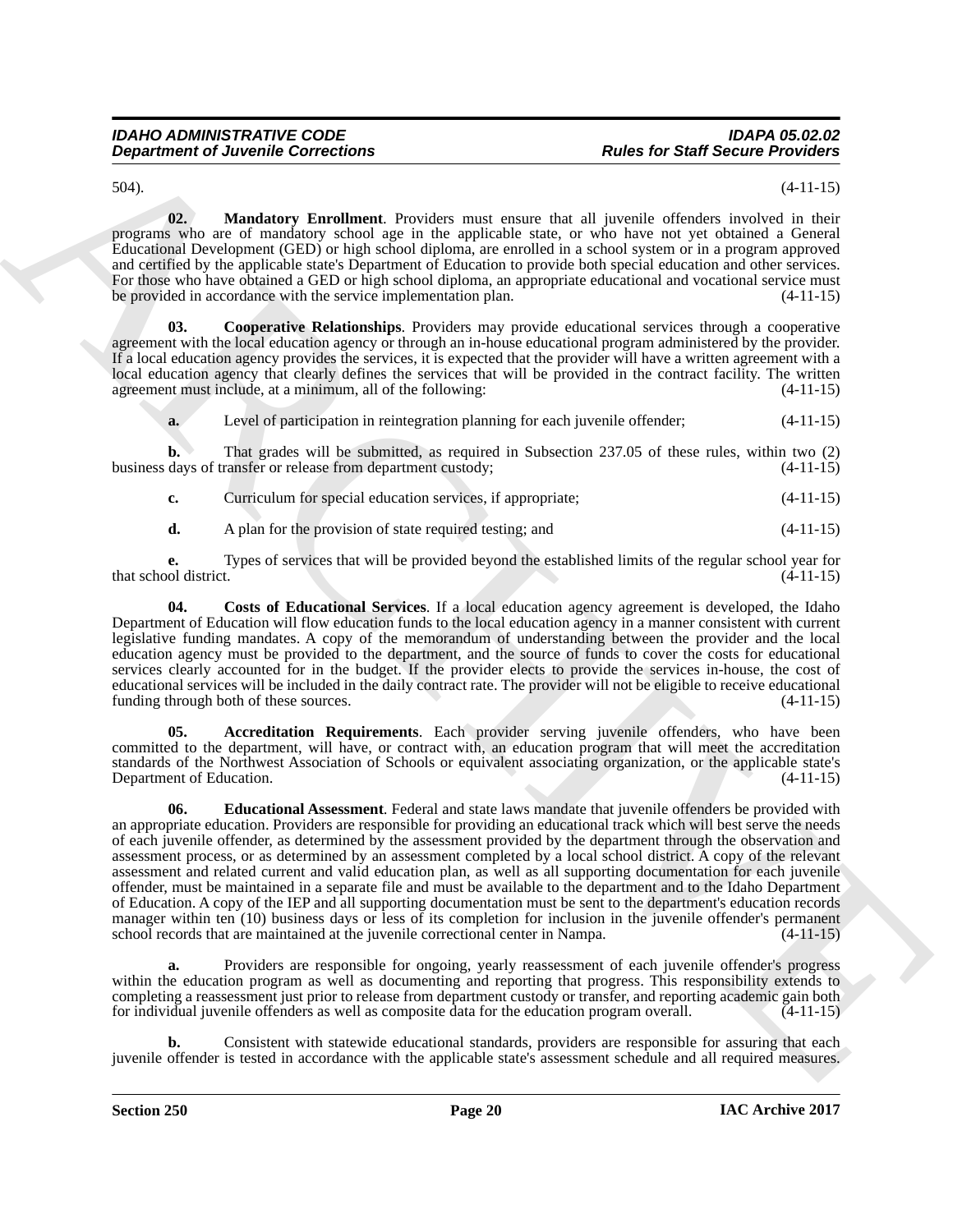Any fees associated with the testing services will be the responsibility of the provider. Results of testing must be submitted to the department's education records manager at the juvenile corrections center in Nampa within ten (10) business days after the provider's receipt of the scores. (4-11-15)

<span id="page-20-1"></span>**07. GED Eligibility**. Providers must assure that GED tests will be administered to juvenile offenders meeting the criteria established in the administrative rules of the applicable state's Board of Education for school districts. All GED testing application fees will be paid by the provider. Test results must be submitted to the department's education records manager at the juvenile correctional center in Nampa within ten (10) business days after the receipt of the scores. (4-11-15)

### <span id="page-20-2"></span>**08. Special Education Services**. (4-11-15)

**a.** The provider must ensure that the special educational needs of juvenile offenders are addressed. The provider's in-house program or cooperating local education agency program must comply with Section 504 and the IDEA, as well as any other applicable state or federal laws. Under no circumstances shall the provider or its teaching staff make modifications in the juvenile offender's Section 504 or the IDEA educational program without conducting a Child Study Team meeting in consultation with the department's educational coordinator or designee. (4-11-15)

<span id="page-20-3"></span>**b.** Providers must make every reasonable effort and thoroughly document all efforts to contact parents or guardians of juvenile offenders identified as eligible for special education. If it is not possible to involve the natural parents or guardians, a surrogate parent must be appointed by the agency providing special educational services. This surrogate cannot be the director or other employee of an agency, institution, or community-based residential facility who is involved in providing care or education to a juvenile offender, or an employee of a state agency or agency volunteer, such as caseworker, social worker, or court-appointed special advocate who has been appointed by the state to provide for the welfare of the student. A surrogate parent is used only for special educational requirements and has no other legal authority. (4-11-15) and has no other legal authority.

**Dependent of Juneal Concernent System Specific American System Section 1998 Concerned Concerne Concerne Concerne Concerne Concerne Concerne Concerne Concerne Concerne Concerne Concerne Concerne Concerne Concerne Concerne 09. Standards for Instructional Time**. Providers must assure that the school day is consistent with at least the minimum standard established for high schools by the Northwest Association of Schools. The length of the school day will further meet all requirements established by state and federal laws, regulations, and accreditation standards. Providers must provide an appropriate educational or vocational program for each juvenile offender for twelve (12) months of the year. At a minimum, this involves four (4) hours per day, five (5) days per week throughout the full calendar year. Juvenile offenders involved in any disciplinary process must not be denied their right to education and other related services. If security or other related concerns are present that may prohibit a juvenile offender's participation in educational programming, an education plan review will be completed and documented in an incident report. If the juvenile offender is eligible for services under the IDEA or Section 504, a Child Study Team will meet to make a determination as to whether or not the behavior is a result of the juvenile offender's handicap. All due process procedures will be followed according to the administrative rules for special education. (4-11-15)

### <span id="page-20-0"></span>**10. Educational Records and Confidentiality**. (4-11-15)

**a.** Educational records must be maintained by the provider at all times in accordance with FERPA. At um, the following information must be included in the record:  $(4-11-15)$ a minimum, the following information must be included in the record:

| $\mathbf{i}$ . | Subjects taken;                                          | $(4-11-15)$ |
|----------------|----------------------------------------------------------|-------------|
| ii.            | Grades by subject and explanation of the grading system; | $(4-11-15)$ |
| iii.           | Units of credit with explanation;                        | $(4-11-15)$ |
| iv.            | Attendance records; and                                  | $(4-11-15)$ |
| V.             | Any standardized test scores.                            | $(4-11-15)$ |

**b.** Reports of the juvenile offender's educational progress (report cards) must be provided to the education records manager at the juvenile correctional center in Nampa within ten (10) business days after the end of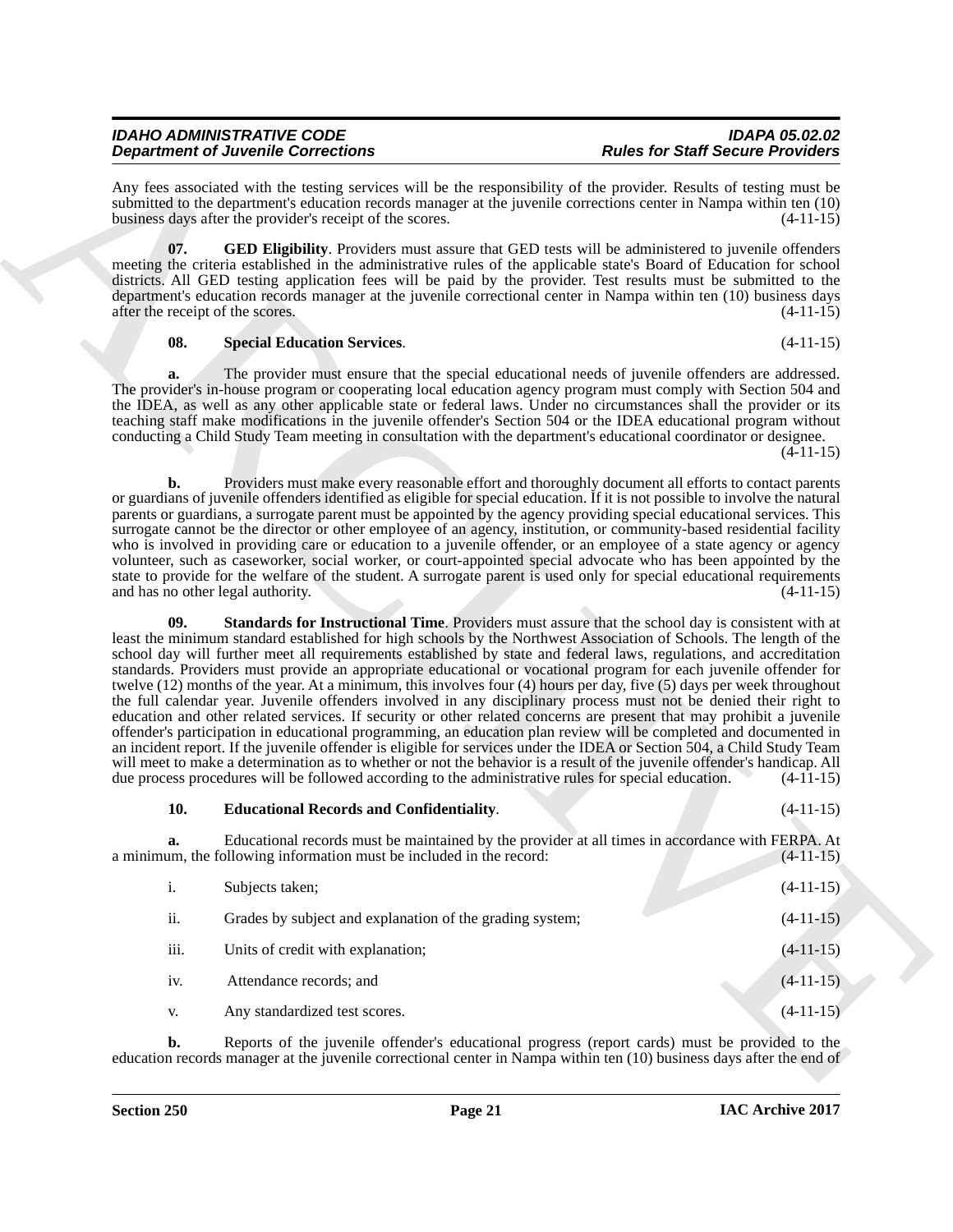the school's grading periods (midterm, semester, trimester, etc.). (4-11-15)

**c.** Providers must ensure that juvenile offender educational files are consistently maintained to ensure compliance with FERPA. (4-11-15)

**d.** When a juvenile offender is released from department custody or transferred, the permanent education file must be updated by the department's education records technician. The providers will provide final withdrawal grades and credits within twenty-four (24) hours or next business day after the juvenile offender is released from department custody or transferred. The providers must send the education records manager at the juvenile correctional center in Nampa an e-mail advising that the final grades have been entered into the software program. Working educational files must be returned to the juvenile correctional center in Nampa within ten (10) business days of the juvenile offender's release from department custody or transfer. (4-11-15) business days of the juvenile offender's release from department custody or transfer.

### <span id="page-21-0"></span>**251. -- 259. (RESERVED)**

### <span id="page-21-7"></span><span id="page-21-5"></span><span id="page-21-1"></span>**260. PROVISION OF MEDICAL SERVICES.**

**Department of Juvenile Connections**<br>
factors **Fact for Start Section** Provide and Research Connections .<br>
In the start of the start of the start of the start of the start of the start of the start of the start of the sta **01. Medical Care**. Each juvenile offender must be provided with medical, dental, optical, mental health, emergency or any other related health services while in the provider's care. Each provider must have access, on a twenty-four (24) hour basis, to a licensed general hospital, clinic or physician, psychiatrist, and dentist to provide juvenile offenders with professional and qualified physical or mental health services, including medications. Medical and mental health screenings must be provided within two (2) hours of a juvenile offender's admission to a program. Comprehensive and professional medical and mental health assessments must be provided by the provider within thirty (30) calendar days of admission, unless these are provided by the department. A copy of these assessments must be forwarded to the department's regional R.N. (4-11-15)

<span id="page-21-8"></span>**02. Medical Consent**. As part of the admission process, the provider must have a copy of the department's Release of Information and Consent form signed by a juvenile offender's parent, guardian, or committing authority. The consent form must be filed in the juvenile offender's medical and case files maintained by the provider. (4-11-15) the provider.  $(4-11-15)$ 

<span id="page-21-6"></span>**03. Emergency Medical Treatment**. In cases of emergency medical treatment requiring signed authorization for juveniles in the custody of the department, reasonable efforts must be made to obtain the consent of the parent or guardian. The signature of only one  $(1)$  parent or guardian is sufficient to form consent or authorization. Should the parent or guardian not be available or refuses to sign, the authorization may be signed by the department's regional R.N. or designee. This does not restrict the provider from taking action in life and death situations.(4-11-15)

<span id="page-21-9"></span>**04. Reimbursement Sources**. The provider must utilize private insurance or Medicaid, if available, for funding medical, dental, optical, mental health, or related services, and pharmaceutical products for any juvenile offender. The provider shall not seek reimbursement from private insurance or Medicaid for health services that are the fiscal responsibility of the provider pursuant to its contract with the department. Any health services not listed in these rules, other than emergency treatment, which was not approved in advance by the department's regional R.N. or designee, will be at the expense of the provider. (4-11-15)

### <span id="page-21-3"></span><span id="page-21-2"></span>**261. ADMISSION AND ANNUAL HEALTH SERVICES AND TREATMENT RECORDS.**

**01. Compliance with Child Care Licensing Rules**. Admission and annual health services must be provided to juvenile offenders in accordance with the child care licensing rules of the Idaho Department of Health and Welfare, unless otherwise provided in these rules. (4-11-15) and Welfare, unless otherwise provided in these rules.

**02. Prior Approval**. No prior approval or review from the department's regional R.N. is required for admission and annual health services. Examples of admission and annual health services for which no prior approval or review is required are: (4-11-15)

- <span id="page-21-4"></span>**a.** Admission physical exams, including STD exams and treatment;  $(4-11-15)$
- **b.** Admission dental exams, including x-rays and cleanings (no panoramic x-rays or sealants);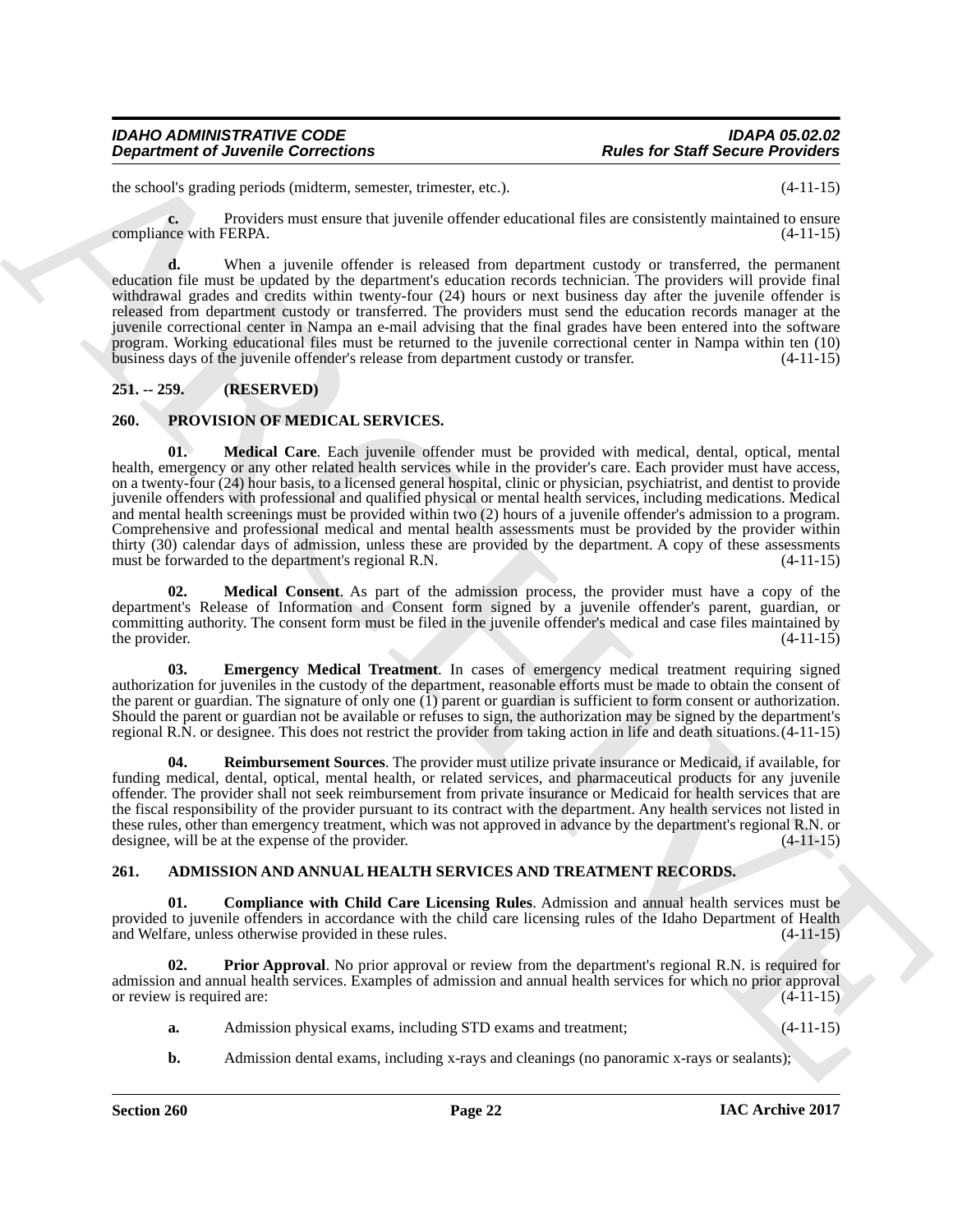| $c_{\cdot}$ | Admission eye exams and glasses, if needed;                                          | $(4-11-15)$ |
|-------------|--------------------------------------------------------------------------------------|-------------|
| d.          | Annual physical exams, including STD exams and treatment;                            | $(4-11-15)$ |
| e.          | Annual dental exams with x-rays and cleanings (no panoramic x-rays or sealants); and | $(4-11-15)$ |

<span id="page-22-3"></span>**f.** Annual eye exams, if needed, and new glasses only if needed.  $(4-11-15)$ 

**03. Medical Records**. Any time a juvenile offender receives treatment under this section or for any similar service, the provider must retain the original medical record regarding treatment and must immediately send a<br>copy to the department's regional R.N. copy to the department's regional  $R.N.$ 

### <span id="page-22-10"></span><span id="page-22-0"></span>**262. PRIVACY OF MEDICAL RECORDS AND INFORMATION.**

<span id="page-22-11"></span>**01. Confidentiality**. Confidentiality of personal health information of each juvenile offender must be maintained in accordance with the Privacy Regulations promulgated under HIPAA of 1996 or, if more stringent, the laws of the applicable state. Compliance with these regulations is the responsibility of the provider. Staff shall be provided information about a juvenile offender's medical condition only when that knowledge is necessary for the performance of their job duties. (4-11-15) performance of their job duties.

<span id="page-22-12"></span>**02. Privacy Officer**. The provider must appoint a privacy officer to oversee that the control and maintenance of all juvenile offender health and medical records is in compliance with the federal Privacy<br>Regulations 45 Code of Federal Regulations Sections 160 and 164. (4-11-15) Regulations, 45 Code of Federal Regulations Sections 160 and 164.

<span id="page-22-13"></span>**03. Separate Records**. All juvenile offender medical and health records must be kept in files that are physically separated from other juvenile offender files and information, and under a system of security against unauthorized access. (4-11-15)

### <span id="page-22-9"></span><span id="page-22-1"></span>**263. NOTIFICATION OF CRITICAL HEALTH INCIDENTS.**

The provider must immediately report critical medical and mental health incidents according IDAPA 05.02.01.241,<br>"Rules for Residential Treatment Providers." (4-11-15) "Rules for Residential Treatment Providers."

### <span id="page-22-2"></span>**264. INFECTIOUS DISEASES.**

### <span id="page-22-8"></span><span id="page-22-4"></span>**01. Policies**. (4-11-15)

**Equivariant of Juvenine Connections**<br> **Equivariant Connections**<br>
(4-11-15)<br>
4. Administration operations theoretical connections<br>
4. Administration of particular intervals and equivariant to parameters:<br>
4. Administratio **a.** The provider must establish policies and procedures for serving juvenile offenders with infectious diseases such as tuberculosis, hepatitis, and HIV or AIDS. These policies and procedures should address the management of infectious diseases, provide an orientation for new staff and juvenile offenders concerning the diseases, and ongoing education for staff and juvenile offenders regarding these diseases. Policies and procedures should be updated as new information becomes available. Individual health information or counseling will be made available by a medical health professional for juvenile offenders diagnosed with an infectious disease. (4-11 available by a medical health professional for juvenile offenders diagnosed with an infectious disease.

**b.** The provider must comply with the child care licensing rules of the Idaho Department of Health Care regarding universal precautions. (4-11-15) and Welfare regarding universal precautions.

<span id="page-22-6"></span>**02. HIV Testing**. In accordance with law, a juvenile offender over age fourteen (14) may request to be tested for the presence of HIV. Any such juvenile offender requesting to be tested should be taken to a public health facility or, if available, a facility which accepts Medicaid reimbursement for administration of the tes facility or, if available, a facility which accepts Medicaid reimbursement for administration of the test.

**03. Examinations**. Examinations must be performed on any juvenile offender by medical professionals for all symptomatic cases of infectious diseases such as tuberculosis, ova and parasites, infectious hepatitis, and sexually transmitted diseases. Juvenile offenders will be tested and, if indicated, treated. hepatitis, and sexually transmitted diseases. Juvenile offenders will be tested and, if indicated, treated.

<span id="page-22-7"></span><span id="page-22-5"></span>**04.** Notifications. The provider must notify the department's regional R.N. within three (3) business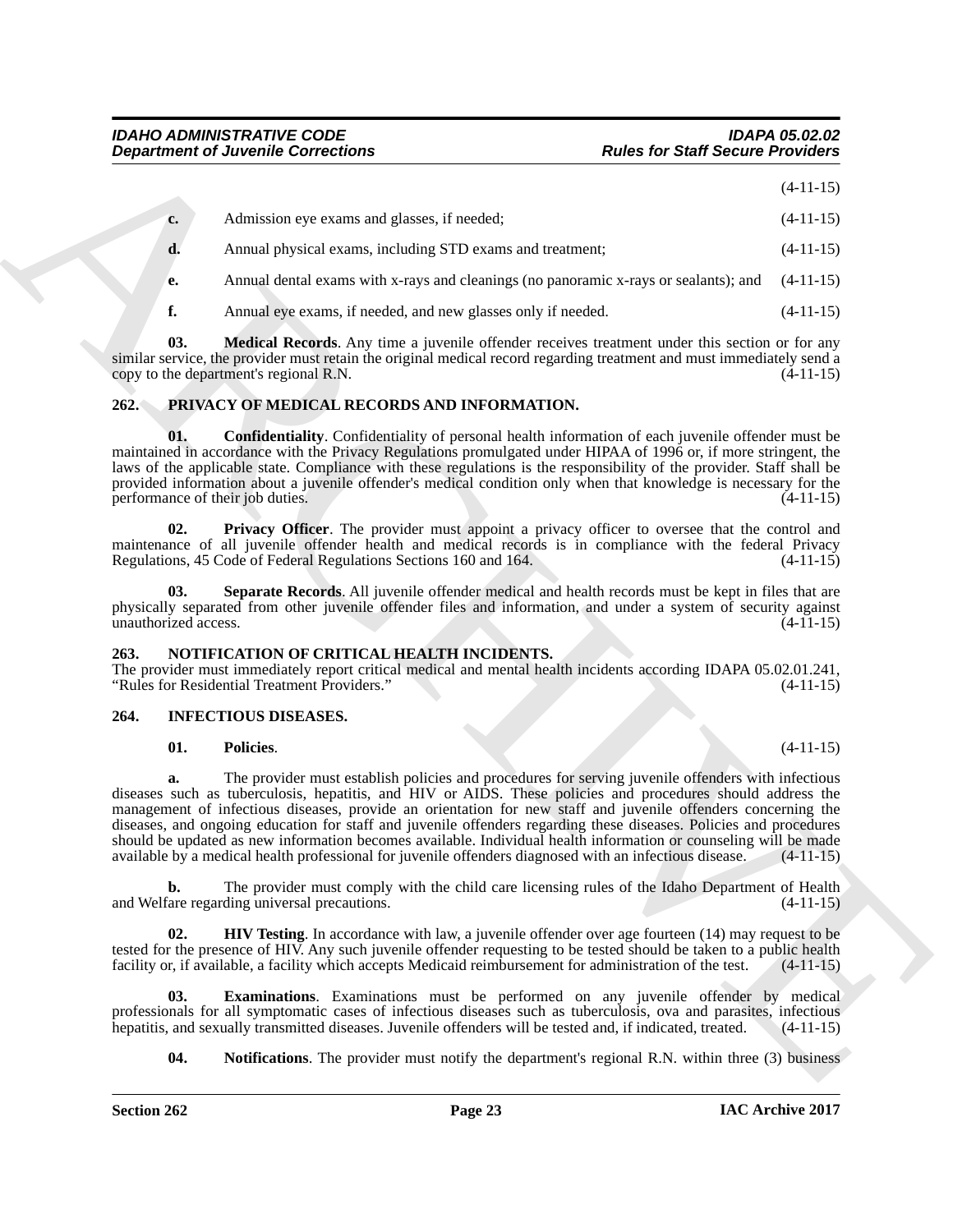days of any positive test results, treatment recommendations, and follow up care. (4-11-15)

### <span id="page-23-6"></span><span id="page-23-5"></span><span id="page-23-0"></span>**265. PREGNANCY.**

**Department of Juvenile Connections**<br>
Joseph Cart Network Research Connections<br>
26. San product Network Research Connections and the specific goal and objectively (411-15)<br>
26. Figure Connection March 2018, a continue to **01. Individual Medical Plan**. Within the individual medical plan, specific goals and objectives will be developed when a pregnancy has been diagnosed. The plan must be based on the orders of the juvenile offender's licensed healthcare provider and must include special care, location for delivery, regular medical check-ups, and special dietary and recreational needs. A copy of the individual medical plan will be sent to the department's regional R.N. (4-11-15) R.N.  $(4-11-15)$ 

<span id="page-23-9"></span>**02. Parenting Classes**. Parenting classes must be an integral part of the individual medical plan for all pregnant female juvenile offenders. This service should also be offered as a priority to male juvenile offenders in department custody who are already fathers or whose spouse or girlfriend is expecting a child. (4-11-15) department custody who are already fathers or whose spouse or girlfriend is expecting a child.

<span id="page-23-8"></span>**03.** Medicaid Reimbursement. Medical services relating to pregnancy must be provided by a licensed healthcare provider and facility accepting Medicaid reimbursement, unless medical expenses are paid by the juvenile<br>offender's family. (4-11-15) offender's family.

<span id="page-23-7"></span>**04. Infant Care**. When an infant is delivered and the mother continues in department custody, the infant must be placed with an appropriate family member or in the temporary care of the Family and Children Services Division of the Idaho Department of Health and Welfare, subject to any necessary court approval. At no time shall the infant remain in the provider's facility. (4-11-15) shall the infant remain in the provider's facility.

### <span id="page-23-10"></span><span id="page-23-1"></span>**266. REFUSAL OF TREATMENT.**

Refusal of medications or treatment recommended by a physician for three (3) days requires immediate notification to the department's regional R.N. according to IDAPA 05.02.01.241, "Rules for Residential Treatment Providers."

 $(4-11-15)$ 

<span id="page-23-11"></span>**01. Refusal of Recommended Treatment by Physician**. If a juvenile offender chooses to refuse treatment or medication recommended by a physician, the juvenile offender must sign a detailed statement refusing this care. A provider staff member must witness the juvenile offender's signature. This refusal form will be filed in the juvenile offender's medical record. (4-11-15)

<span id="page-23-12"></span>**02. Where Refusal Poses Significant Risk**. If a juvenile offender refuses a treatment or medication for a condition which poses a significant risk of death or permanent physical impairment, the provider must issue its approval for the immediate administration of the medical treatment or medication in accordance with standard practice. (4-11-15) practice.  $(4-11-15)$ 

### <span id="page-23-13"></span><span id="page-23-2"></span>**267. USE OF MEDICATIONS.**

<span id="page-23-15"></span>**Written Policy**. The provider must have written policies and procedures governing the use and administration of medication to juvenile offenders. Policies must conform to all applicable laws and regulations including, but not limited to, those of the Idaho Department of Health and Welfare or the applicable state's licensing authority.  $(4-11-15)$ 

**02. Notification**. If initiating or modifying any medication, the department's regional R.N. must be Notification must include the following:  $(4-11-15)$ notified. Notification must include the following:

<span id="page-23-14"></span>**a.** The name of the prescribed medication; (4-11-15)

**b.** The name and phone number of the prescribing doctor, nurse practitioner, or physician's assistant; and  $(4-11-15)$ 

<span id="page-23-4"></span>**c.** The reason the medication is being prescribed.  $(4-11-15)$ 

### <span id="page-23-3"></span>**268. FIRST AID KITS.**

Each provider must maintain first aid kits. Basic first aid kits that do not include medications or sharp tools may be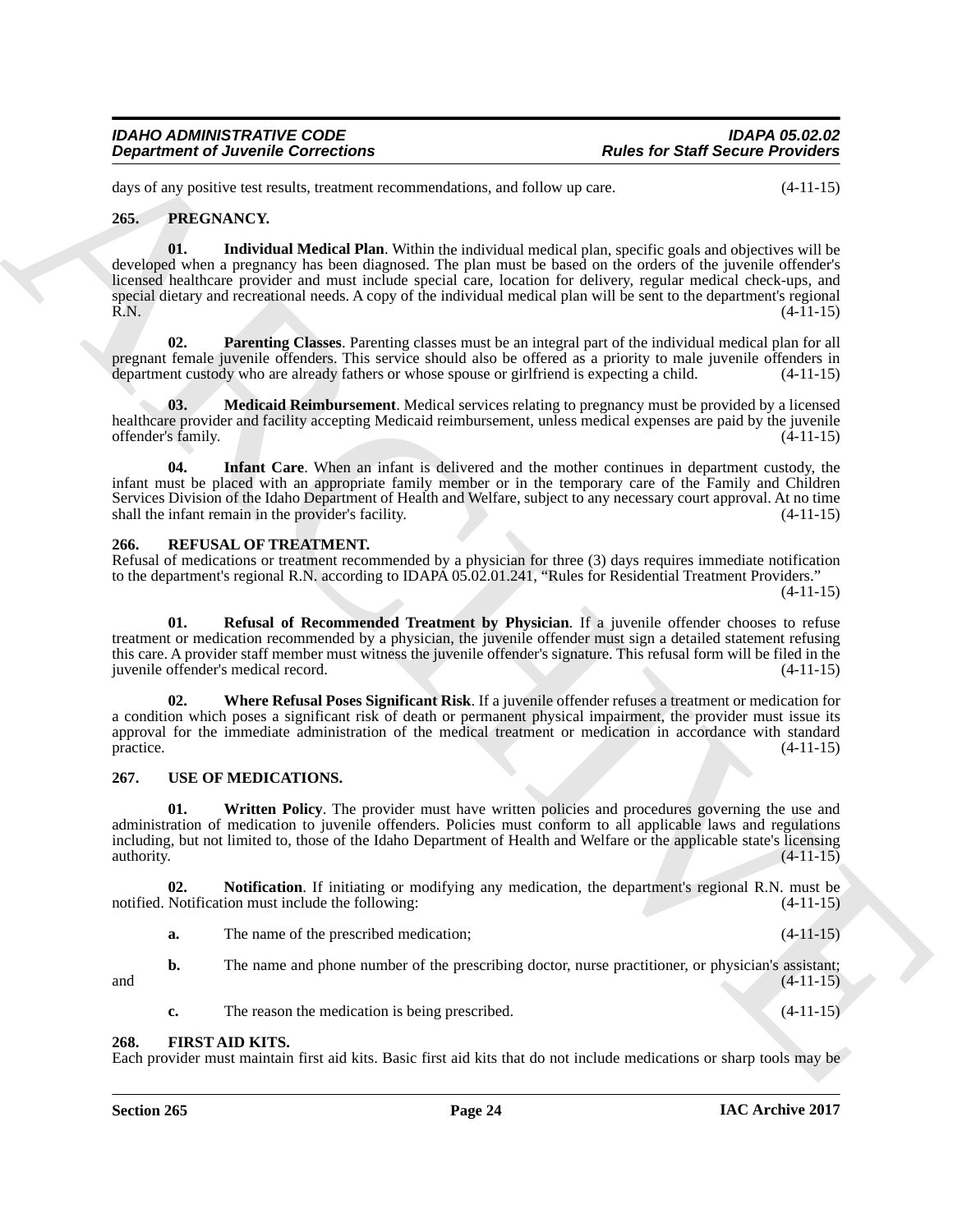### *IDAHO ADMINISTRATIVE CODE IDAPA 05.02.02 Department of Juvenile Corrections Rules for Staff Secure Providers*

ARCHIVE kept unlocked. Any complete first aid kit with medications, wound rinses, scissors, tweezers, or other such objects must be kept locked and placed in areas of the program or facility readily accessible to staff. (4-11-15)

<span id="page-24-0"></span>**269. -- 999. (RESERVED)**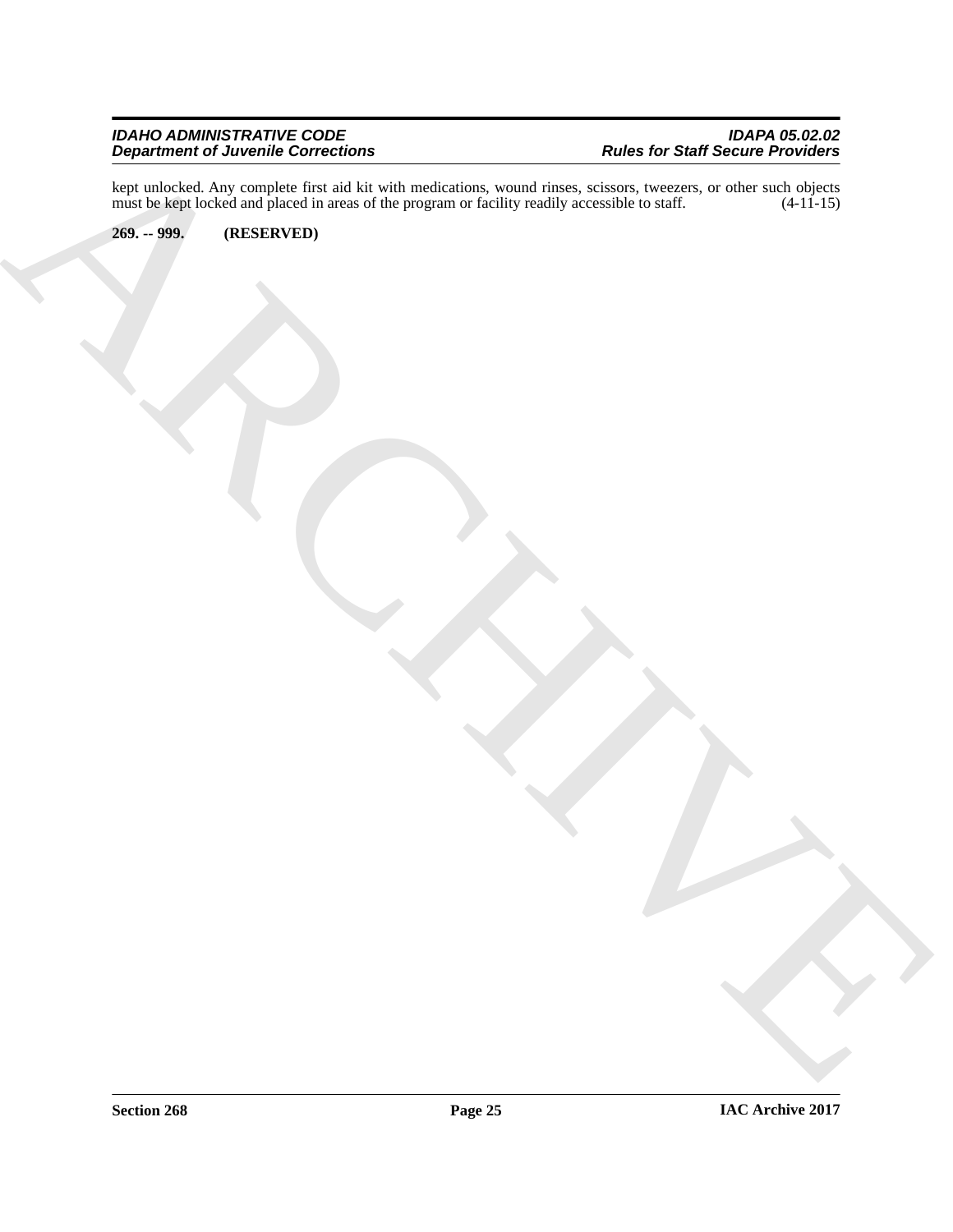# *Subject Index*

### **A**

Administrative Appeals 3 Admission & Annual Health Services & Treatment Records 22 Medical Records 23 Prior Approval 22 Applicability 5 Authority To Inspect 5

### **C**

[A](#page-21-3)ntisotrace Antisotrace and the material of the spectra of the spectra of the spectra of the spectra of the spectra of the spectra of the spectra of the spectra of the spectra of the spectra of the spectra of the spectra Case Management Reporting Requirements 14 Department Assessments 15 Final Progress Report 15 Juvenile Offender & Family Involvement 14 Participation in the Progress Assessment/ Reclassification 15 Progress Notes 15 Progress Report 15 Relapse Prevention Plan 15 Report Distribution 15 Service Implementation Plan 14 Service Implementation Plan Adjustments 14 Clothing & Personal Items 5 Clothing Management 5 Release from Facility 6 Replacement Clothing 6 Community Services & Restitution 7 Community Service 7 Court Ordered Restitution 8 Restitution for Program Damages 8 Compliance With Rules Requirements 5

### **D**

Definitions 3 Body Cavity Search 3 Body Search, Clothed 4 Body Search, Unclothed 4 Education Plan 4 General Education Student 4 Health Services 4 Independent Living Services 4 Individual Community Pass 4 Individual Education Plan (IEP) 4 Medical Health Assessment 4 Medical Health Professional 4 Medical Health Screening 4 Mental Health Assessment 4 Mental Health Screening 4 Privileged Mail 5 Staff Secure Facility 5 Drug Screens Of Juvenile

Offenders 18

### **E**

Education Services 19 Accreditation Requirements 20 Appropriate Services 19 Cooperative Relationships 20 Costs of Educational Services 20 Educational Assessment 20 Educational Records and Confidentiality 21 GED Eligibility 21 Mandatory Enrollment 20 Special Education Services 21 Standards for Instructional Time 21 Employment Of Juvenile Offenders 6 Employment 6 Employment Opportunities 6

**F** First Aid Kits 24 Food Service 6

## **G**

Group Activities Off Facility Grounds 17 Activity Reports 17 Consent Forms 17 Recreational Activities 17 Staff Requirements 17 Guidelines For Specific Services 12 Counseling Services 12 Life Skills and Independent Living 13 Recreational Services 14 Social Skills Training Including Relapse Prevention Skills 13 Substance Abuse Services 13 Transportation Services 14

# **I**

Incorporation By Reference 3 Individual Community Passes 15 Documentation 16 Eligibility 16 Frequency 16 Potential Risk to Public Safety 16 Infectious Diseases 23 Examinations 23 HIV Testing 23 Notifications 23 Policies 23 Initiation Of Services 5 **J**

Juvenile Offender Mail 8 Distribution of Mail 9 Inspection of Incoming Letters 8 Inspection of Outgoing Letters 8 Packages 8 Privileged Mail 8 Publications 8 Reading of Letters 8 Restrictions 8

**L**

Legal Authority 3 Interstate Compact on Juveniles 3 Section 20-504(10), Idaho Code 3 Section 20-504(12), Idaho Code 3

### **M**

Minimum Mandatory Staff Training Requirements 5

### **N**

Notification Of Critical Health Incidents 23

### **O**

Office -- Office Hours -- Mailing Address And Street Address 3 Out-of-state Travel 17 Interstate Compact for Juveniles 18 Notification 18 Prior Approval 18

**P**

Personal Funds 7 Funds Handled by a Provider 7 Juvenile Offenders with Earned Income 7 Reporting Requirements 7 Transfer of Personal Funds 7 Planning For Release Or Transfer 18 Aftercare Planning 18 Approval 18 Check-Out Procedures 18 Department Concurrence 18 Reintegration Staffing 18 Termination Prior to Completion 19 Pregnancy 24 Individual Medical Plan 24 Infant Care 24 Medicaid Reimbursement 24 Parenting Classes 24 Privacy Of Medical Records & Information 23 Confidentiality 23 Privacy Officer 23 Separate Records 23